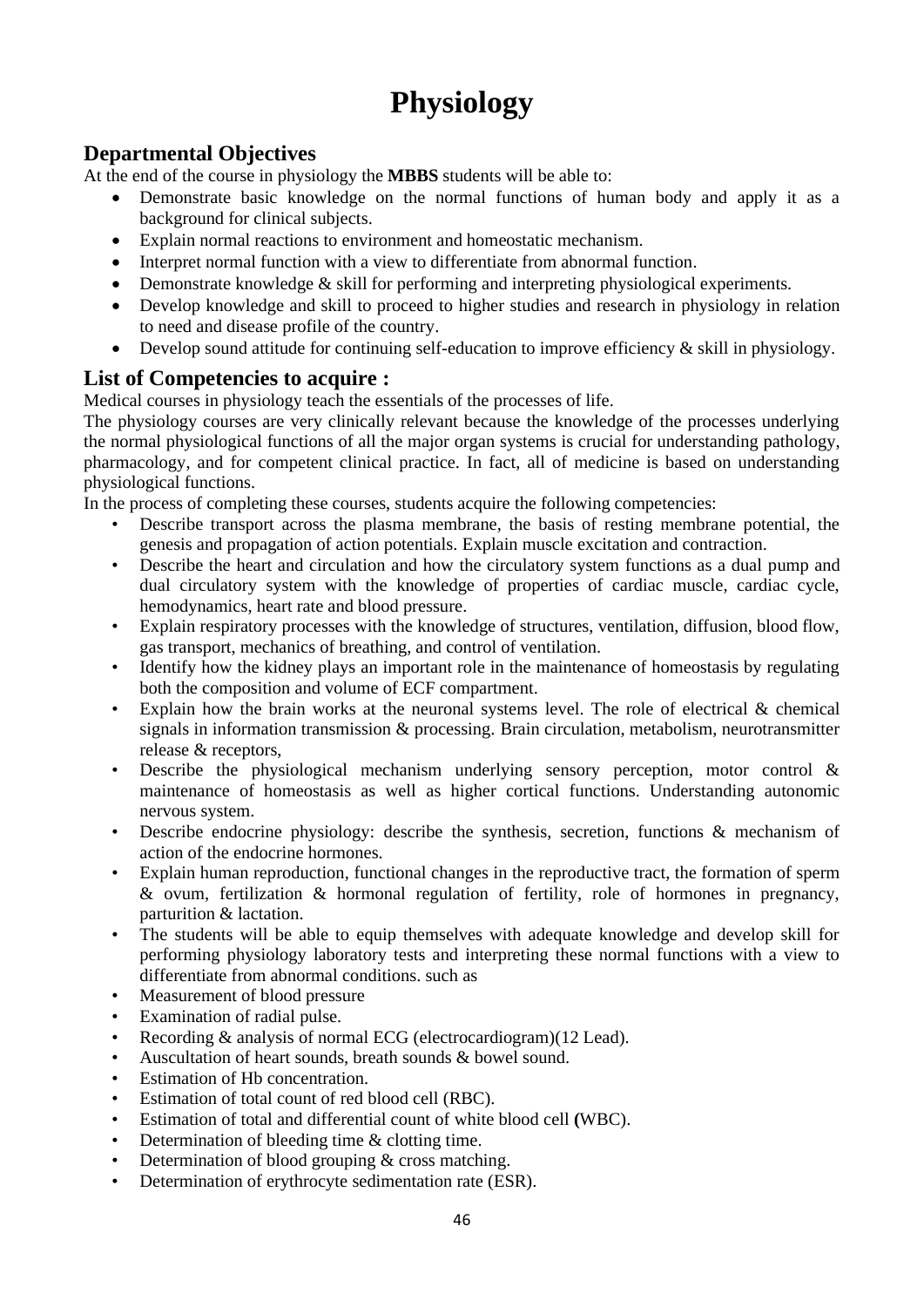- Determination of packed cell volume.
- Measurement of pulmonary volumes  $&$  capacities.
- Examination of urine for volume, specific gravity/osmolarity and water diuresis.
- Elicitation of reflexes (e.g., knee jerk, ankle jerk, planter response, biceps jerk, triceps jerk).
- Recording of body temperature.
- Elicitation of light reflex.
- Interpretation of Snellen's chart and colour vision chart.
- Conduction and interpretation of Rinne test.
- Conduction and interpretation of Weber test.

#### **Organization of the Course:**

The course is offered in 3 terms  $(1<sup>st</sup>, 2<sup>nd</sup> \& 3<sup>rd</sup>)$  total one  $\&$  half years for phase -I MBBS Course.

| Lecture                                                                                                                                     | <b>Tutorial</b> | <b>Practi</b><br>cal | <b>Total</b><br><b>Teaching</b> | <b>Integrated</b><br>teaching | <b>Formative Exam</b>       |              | <b>Summative exam</b>        |              |
|---------------------------------------------------------------------------------------------------------------------------------------------|-----------------|----------------------|---------------------------------|-------------------------------|-----------------------------|--------------|------------------------------|--------------|
|                                                                                                                                             |                 |                      | hours                           | for Phase I                   | <b>Preparatory</b><br>leave | Exam<br>time | <b>Preparat</b><br>ory leave | Exam<br>time |
| $120$ hrs                                                                                                                                   | $120$ hrs       | $97$ hrs             | 337 hrs                         | 36hrs                         | 35 days                     | 42 days      | 30days                       | 30 days      |
| Time for integrated teaching, examination, preparatory leave of formative & summative assessment is<br>common for all subjects of the phase |                 |                      |                                 |                               |                             |              |                              |              |
| Related behavioral, professional & ethical issues will be discussed in all teaching learning sessions                                       |                 |                      |                                 |                               |                             |              |                              |              |

### **Distribution of teaching - learning hours**

### **Teaching/learning methods, teaching aids and evaluation**

| Teaching/Tearning memody reaching and and evaluation |                                        |                                                 |                                                                                                                                                                                                            |                                                                                                                                                                                     |  |
|------------------------------------------------------|----------------------------------------|-------------------------------------------------|------------------------------------------------------------------------------------------------------------------------------------------------------------------------------------------------------------|-------------------------------------------------------------------------------------------------------------------------------------------------------------------------------------|--|
| <b>Teaching Methods</b>                              |                                        |                                                 |                                                                                                                                                                                                            |                                                                                                                                                                                     |  |
| Large group                                          | Small group                            | <b>Self learning</b>                            | <b>Teaching aids</b>                                                                                                                                                                                       | In course evaluation                                                                                                                                                                |  |
| Lecture<br>Integrated<br>teaching                    | Tutorial<br>Practical<br>Demonstration | Assignment,<br>self assessment<br>& self study. | Computer & Multimedia $\&$<br>other IT materials<br>Chalk & board<br>White board & markers<br><b>OHP</b><br>Slide projector<br>Flip Chart<br>Models<br>Specimens<br>projector<br>Study guide &<br>manuals. | Item examination (oral)<br>Practical item examination<br>(Oral & practical)<br>Card completion examination<br>(written)<br>Term final Examination<br>(Written, oral $\&$ practical) |  |

**1 st Professional Examination:** 

**Marks distribution of Assessment of Physiology**

**Total marks – 400** (Summative)

- Written=  $200$  (SAQ + SEQ)  $140 + MCO$  (SBA+MTF)  $40 + F$ ormative 20)
- $SOE = 100$
- Practical= 100 (OSPE40 + Traditional 50 +Note Book 10)

#### **Related Equipments:**

Microscope, test tube, glass slide, centrifuge machine, micro pipette, chemicals & reagents, Sphygmomanometer, Stethoscope, ECG machine, Spirometer, Peak flow meter, Urinometer, clinical hammer, cotton, pin, clinical thermometer, spirit, pencil torch, Ishihara charts, Snellen's chart, tuning fork, models, specimens, Haemocytometer, Shahlis haemometer, haematocrit tube, westergren ESR tube & ESR stand etc.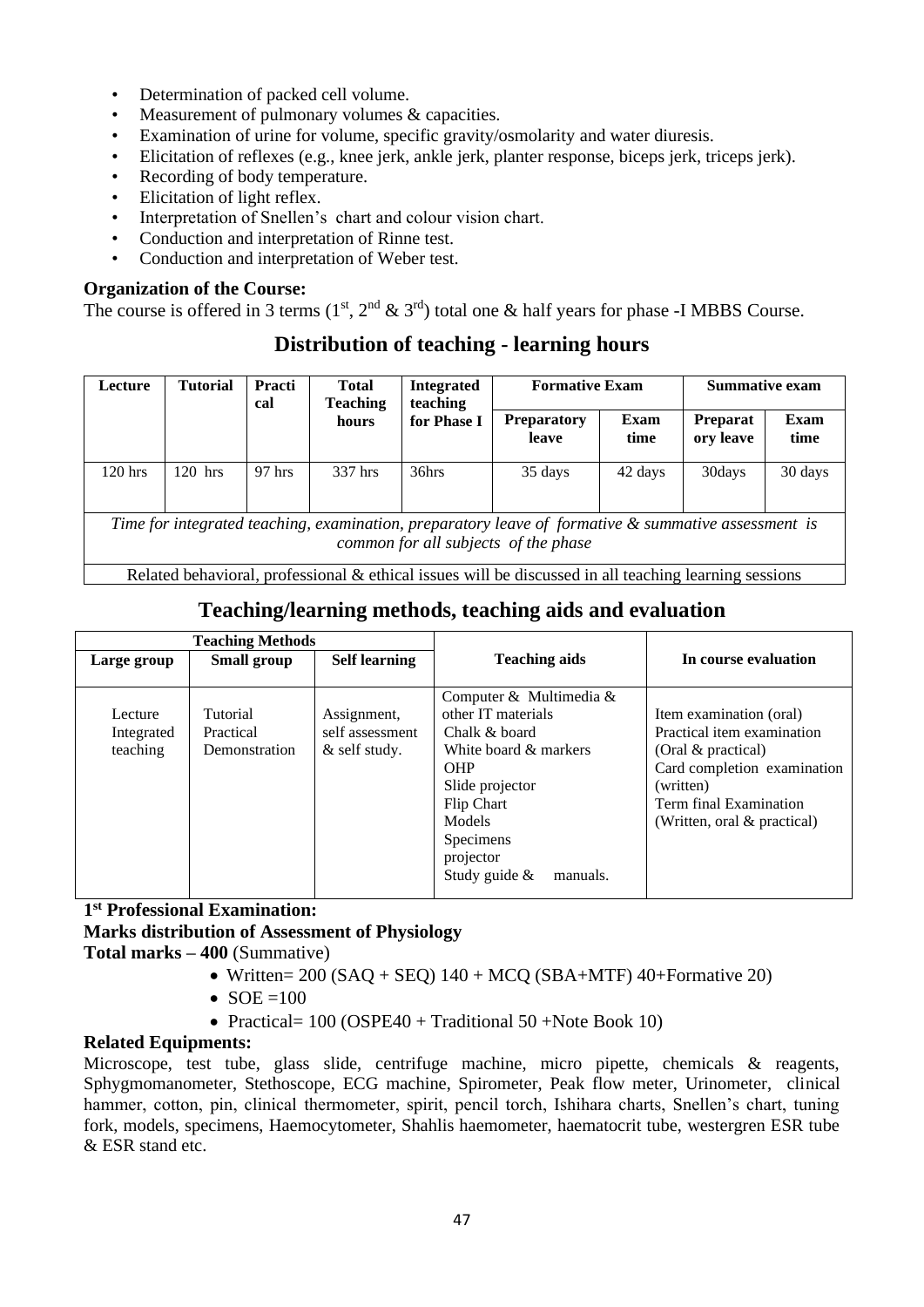## **Learning Objectives and Course Contents in Physiology**

### **Cellular Physiology**

| <b>Learning Objectives</b>                                                                                                                                                                                                                                                                                                                                                                          | <b>Contents</b>                                                                                                                                                                                                                                                                                                                                                                                                                                                                                                                                                                                                                                                                                                                                                                  | Hours / days            |
|-----------------------------------------------------------------------------------------------------------------------------------------------------------------------------------------------------------------------------------------------------------------------------------------------------------------------------------------------------------------------------------------------------|----------------------------------------------------------------------------------------------------------------------------------------------------------------------------------------------------------------------------------------------------------------------------------------------------------------------------------------------------------------------------------------------------------------------------------------------------------------------------------------------------------------------------------------------------------------------------------------------------------------------------------------------------------------------------------------------------------------------------------------------------------------------------------|-------------------------|
| At the end of the course the students will be able to:<br>explain goal of physiology.<br>explain principles of homeostasis<br>describe functional organization of the human body $\&$ cell<br>physiology.<br>describe cell membrane transport.<br>Explain membrane potential, resting membrane potential and<br>action potential.<br>describe muscle physiology<br>describe neuromuscular junction. | <b>CORE:</b><br>Physiology: definition, goal $\&$ importance of physiology.<br>Homeostasis: definition, major functional systems, control<br>systems and regulation of the body function.<br>The cell: functions of cell membrane and cell organelles.<br>$\bullet$<br>The cell membrane transport: active $\&$ passive transport,<br>$\bullet$<br>exocytosis & endocytosis, intercellular communication,<br>Membrane potential: definition, basic physics of membrane<br>$\bullet$<br>potential. Resting membrane potential.<br>Action potential: definition & propagation of action<br>potential.<br>Mechanism of skeletal muscle contraction & relaxation.<br>$\bullet$<br>Neuromuscular junction: transmission of impulse from<br>$\bullet$<br>nerve ending to muscle fibre. | $L=5$<br>$T=6$<br>$P=2$ |
|                                                                                                                                                                                                                                                                                                                                                                                                     |                                                                                                                                                                                                                                                                                                                                                                                                                                                                                                                                                                                                                                                                                                                                                                                  |                         |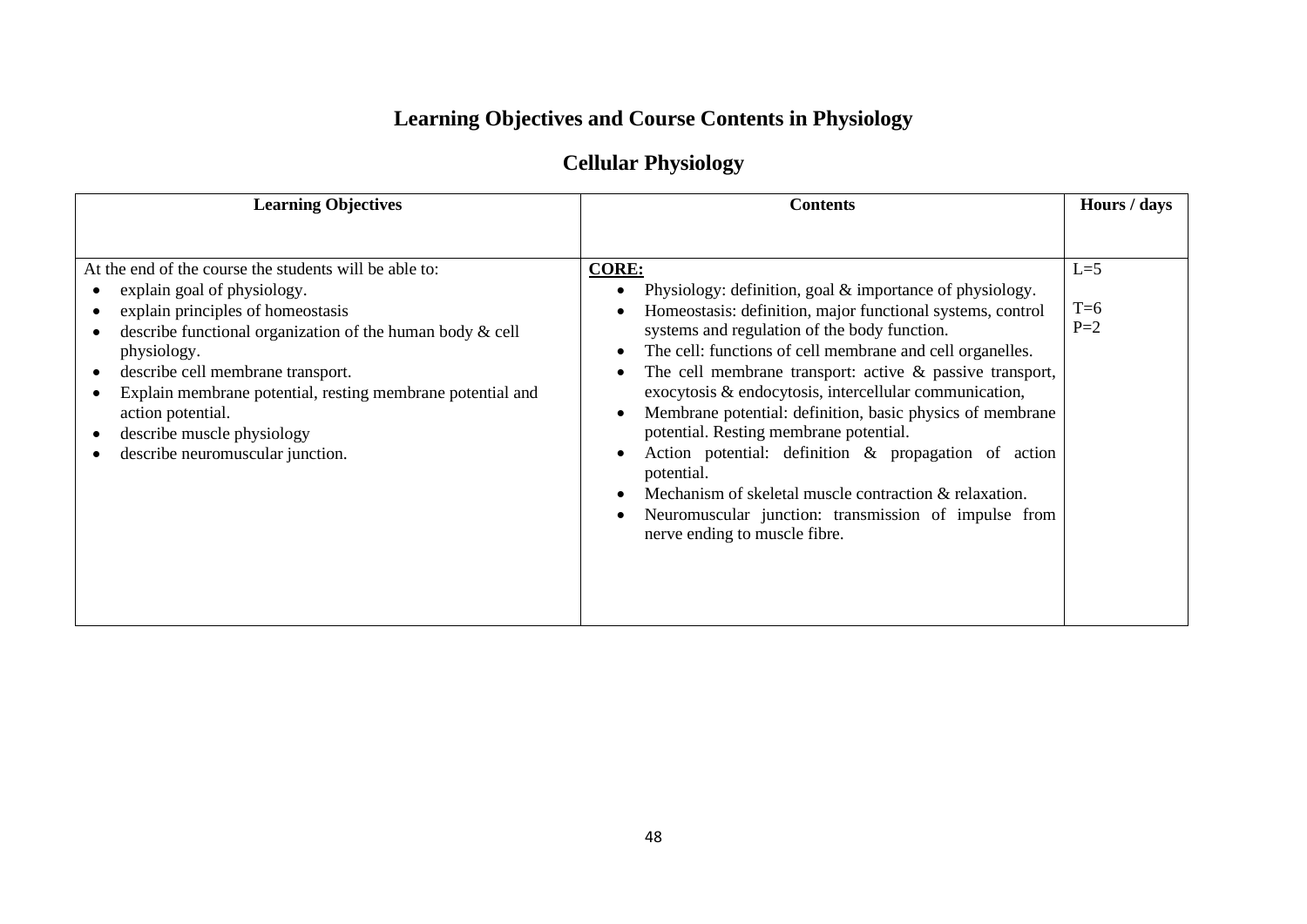| <b>Learning Objectives</b>                                                                                                                                                                                                                                                                                                                                                                                                                                                                                   | <b>Contents</b>                                                                                                                                                                                                                                                                                                                                                                                                                                                                                                                                                                                                                                                                                                                                                                                                                                                                            | Hours / days                            |
|--------------------------------------------------------------------------------------------------------------------------------------------------------------------------------------------------------------------------------------------------------------------------------------------------------------------------------------------------------------------------------------------------------------------------------------------------------------------------------------------------------------|--------------------------------------------------------------------------------------------------------------------------------------------------------------------------------------------------------------------------------------------------------------------------------------------------------------------------------------------------------------------------------------------------------------------------------------------------------------------------------------------------------------------------------------------------------------------------------------------------------------------------------------------------------------------------------------------------------------------------------------------------------------------------------------------------------------------------------------------------------------------------------------------|-----------------------------------------|
|                                                                                                                                                                                                                                                                                                                                                                                                                                                                                                              |                                                                                                                                                                                                                                                                                                                                                                                                                                                                                                                                                                                                                                                                                                                                                                                                                                                                                            |                                         |
| At the end of the course the students will be able to:<br>describe the composition & functions of blood.<br>٠<br>demonstrate knowledge about plasma proteins.<br>demonstrate knowledge about the formation,<br>$\bullet$<br>morphology, types & functions of RBC, WBC &<br>platelets.<br>describe synthesis & breakdown of haemoglobin.<br>٠<br>demonstrate knowledge about the blood grouping &<br>blood transfusion.<br>describe about hemostasis & coagulation.<br>describe about the bleeding disorders. | <b>CORE:</b><br>Blood: composition & functions.<br>Plasma proteins: origin, normal values, properties,<br>functions & effect of hypoproteinaemia<br>Development and normal values of formed elements.<br>$\bullet$<br>RBC: erythropoiesis.<br>Hemoglobin: synthesis, types, functions $\&$ fate of<br>hemoglobin.<br>Red blood cell indices,<br>Anaemia, Polycythemia & Jaundice: definition &<br>classification.<br>WBC: Classification, morphology, properties & functions,<br>leucocytosis, leucopenia.<br>Platelet: morphology & functions.<br>Hemostasis: definition & events.<br>Coagulation: definition, mechanism,<br>Clotting factors & fibrinolysis<br>Blood grouping: ABO & Rh system<br>Hazards of blood transfusion & Rh incompatibility.<br><b>Additional/Applied Physiology</b><br>Bleeding disorder: thrombocytopenic purpura &<br>hemophilia, tests for bleeding disorder | $L=15$<br>$T=16$<br>$P = 45$<br>$IT=06$ |
|                                                                                                                                                                                                                                                                                                                                                                                                                                                                                                              |                                                                                                                                                                                                                                                                                                                                                                                                                                                                                                                                                                                                                                                                                                                                                                                                                                                                                            |                                         |

### **Physiology of Blood**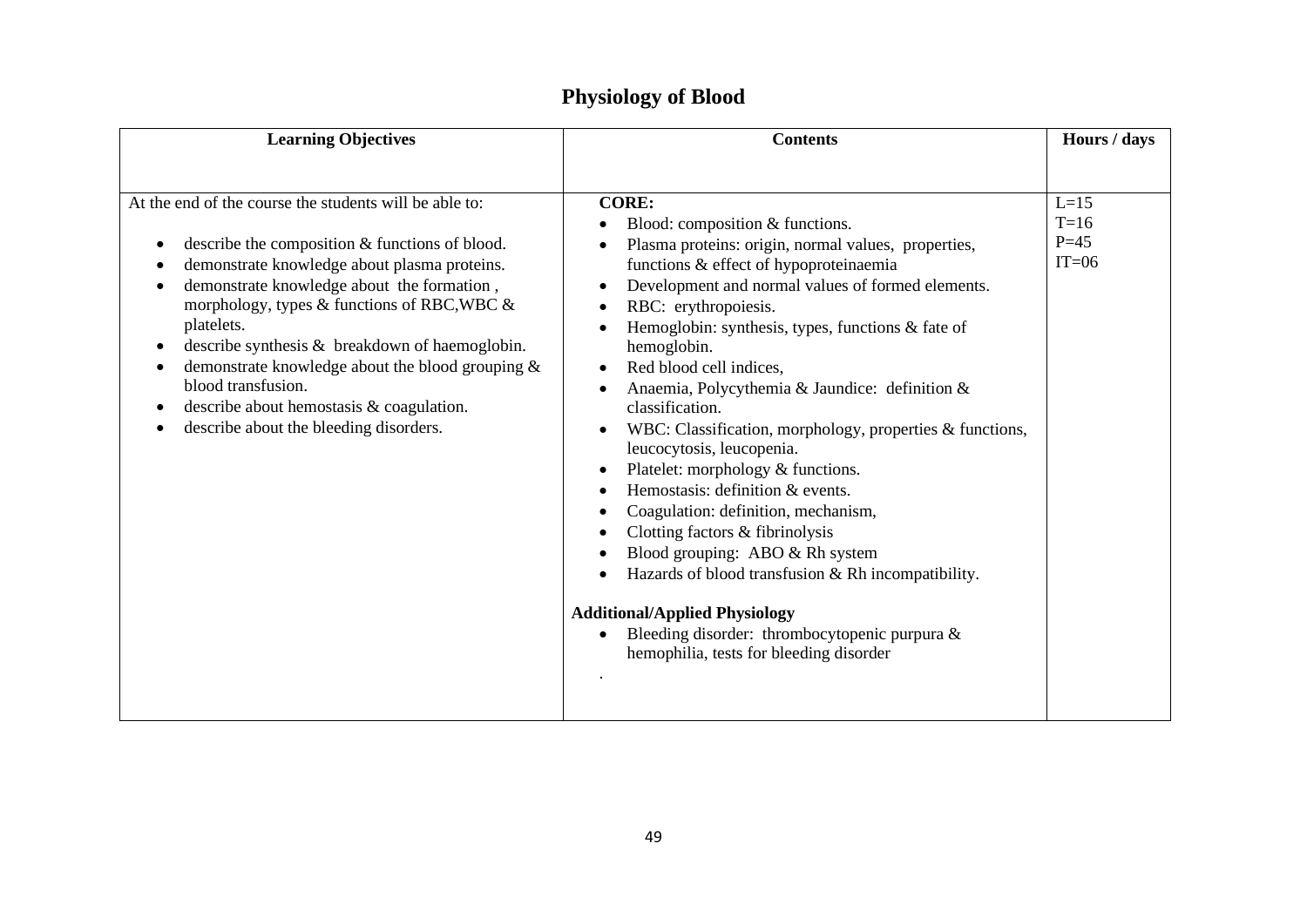| <b>Learning Objectives</b>                                                                                                                                                                                                                                                                                                                                                                                                                                                                                                                                                                                                                                                                                                                                                                                                                                                                                                                                                      | <b>Contents</b>                                                                                                                                                                                                                                                                                                                                                                                                                                                                                                                                                                                                                                                                                                                                                                                                                                                                                                                                                                                                                                                                                                                                                                                                                                                                                          |                                                       |
|---------------------------------------------------------------------------------------------------------------------------------------------------------------------------------------------------------------------------------------------------------------------------------------------------------------------------------------------------------------------------------------------------------------------------------------------------------------------------------------------------------------------------------------------------------------------------------------------------------------------------------------------------------------------------------------------------------------------------------------------------------------------------------------------------------------------------------------------------------------------------------------------------------------------------------------------------------------------------------|----------------------------------------------------------------------------------------------------------------------------------------------------------------------------------------------------------------------------------------------------------------------------------------------------------------------------------------------------------------------------------------------------------------------------------------------------------------------------------------------------------------------------------------------------------------------------------------------------------------------------------------------------------------------------------------------------------------------------------------------------------------------------------------------------------------------------------------------------------------------------------------------------------------------------------------------------------------------------------------------------------------------------------------------------------------------------------------------------------------------------------------------------------------------------------------------------------------------------------------------------------------------------------------------------------|-------------------------------------------------------|
| At the end of the course the students will be able to:<br><b>CORE:</b><br>describe the physiology of cardiac muscle<br>$\bullet$<br>describe the rhythmical excitation of the heart.<br>demonstrate knowledge about events of cardiac cycle.<br>explain about the heart sounds.<br>explain about a normal ECG.<br>describe about hemodynamics.<br>$\bullet$<br>describe local & humoral control of blood flow by the tissues.<br>$\bullet$<br>describe the microcirculation, capillary fluid & interstitial fluid<br>describe about cardiodynamics: cardiac output, venous return<br>& peripheral resistance.<br>explain about the heart rate & radial pulse.<br>$\bullet$<br>describe the regulation of blood pressure.<br>demonstrate knowledge about the coronary circulation.<br>$\bullet$<br>demonstrate knowledge about shock<br>$\bullet$<br>$\bullet$<br>describe the circulatory changes during exercise.<br>$\bullet$<br>compensatory mechanism of circulatory shock. | Cardiac muscle: physiological anatomy, properties.<br>Junctional tissues of the heart: generation of cardiac<br>impulse & its conduction.<br>Cardiac cycle: events, pressure & volume changes during<br>different phases<br>Heart sounds: types & characteristics<br>ECG: principles, characteristics &<br>interpretations<br>Functional classification of blood vessels &<br>microcirculation<br>Interrelationship among pressure, flow & resistance.<br>Local & humoral control of blood flow by the tissue.<br>Exchange of fluid through the capillary membrane.<br>SV, EDV, ESV, EF: definition & factors affecting them.<br>Cardiac output: definition, measurement, regulation and<br>factors affecting cardiac output.<br>Venous return: definition & factors affecting.<br>Peripheral resistance: definition & factors affecting.<br>Heart rate: definition, normal values, factors affecting &<br>regulation.<br>Radial pulse: definition & characteristics.<br>Blood pressure: definition, types, measurement &<br>regulation of arterial blood pressure.<br><b>Additional /Applied Physiology</b><br>Circulatory adjustment during exercise. Coronary circulation<br>Cardiac arrhythmias: tachycardia, bradycardia & heart block<br>Shock: definition, classification. Physiological basis of | Hours / days<br>$L=18$<br>$T=18$<br>$P=18$<br>$IT=03$ |

### **Cardiovascular Physiology**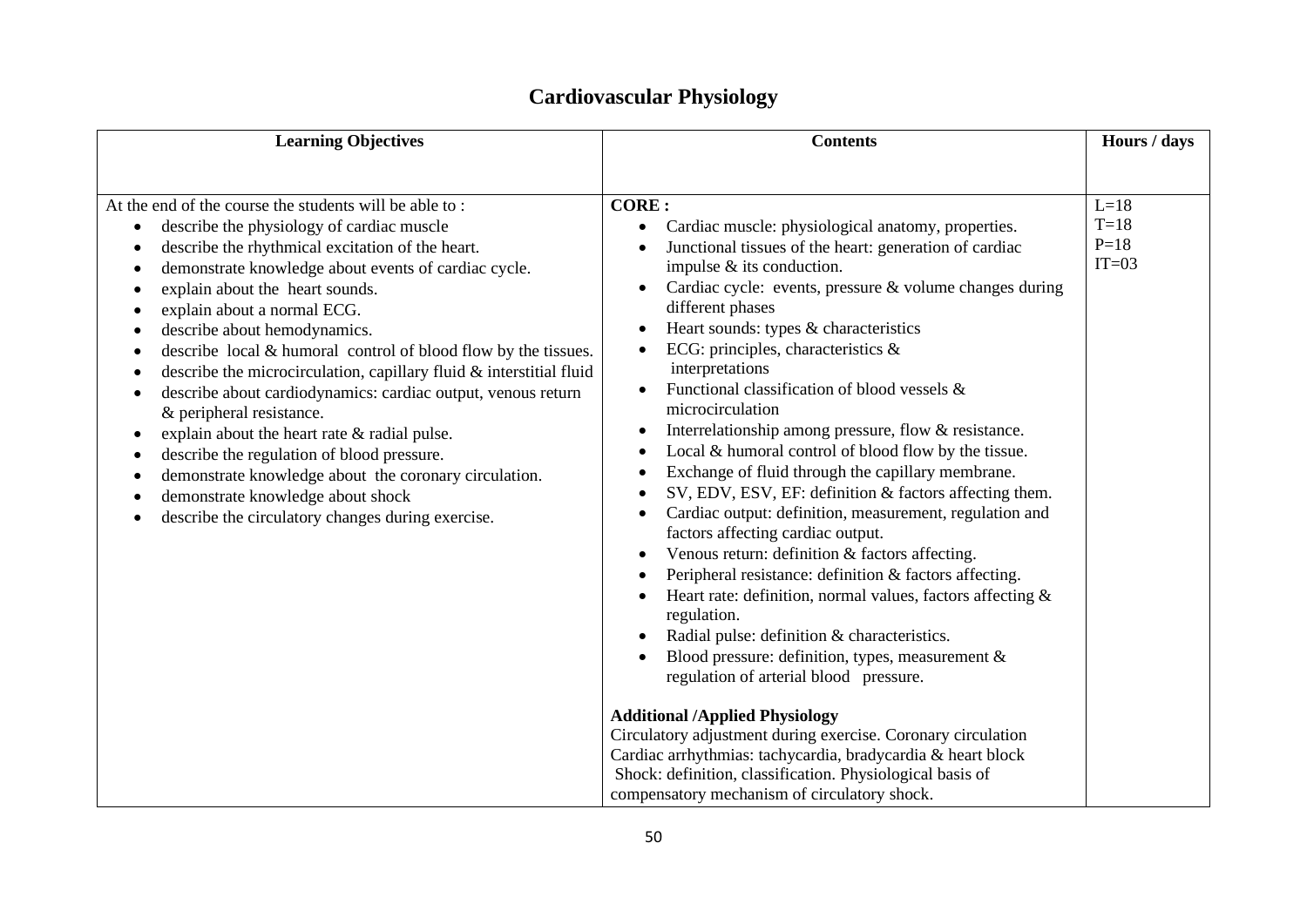| <b>Learning Objectives</b>                                                                                                                                                                                                                                                                                                                                                                                                                                                       | <b>Contents</b>                                                                                                                                                                                                                                                                                                                                                                                                                                                                                                                                                                                                                                                                                                                                                                                                                                                                                                                                                                                                                                                                                          | Hours / days                         |
|----------------------------------------------------------------------------------------------------------------------------------------------------------------------------------------------------------------------------------------------------------------------------------------------------------------------------------------------------------------------------------------------------------------------------------------------------------------------------------|----------------------------------------------------------------------------------------------------------------------------------------------------------------------------------------------------------------------------------------------------------------------------------------------------------------------------------------------------------------------------------------------------------------------------------------------------------------------------------------------------------------------------------------------------------------------------------------------------------------------------------------------------------------------------------------------------------------------------------------------------------------------------------------------------------------------------------------------------------------------------------------------------------------------------------------------------------------------------------------------------------------------------------------------------------------------------------------------------------|--------------------------------------|
| At the end of the course the students will be able to:<br>define pulmonary & alveolar ventilation.<br>explain the mechanism of respiration<br>$\bullet$<br>describe pulmonary volumes and capacities,<br>describe pulmonary circulation<br>explain the diffusion of gases through the respiratory<br>membrane.<br>describe the oxygen & carbon dioxide transport.<br>describe the respiratory centers $\&$ regulation of respiration.<br>define & classify hypoxia and cyanosis. | <b>CORE</b><br>Physiological anatomy of respiratory system<br>$\bullet$<br>Respiration: definition, mechanism.<br>Pulmonary & Alveolar ventilation.<br>Pulmonary volumes and capacities (spirometry)<br>٠<br>Dead space: definition & types<br>$\bullet$<br>Pulmonary circulation- pressure in pulmonary system effect<br>$\bullet$<br>of hydrostatic pressure in lungs, pulmonary capillary<br>dynamics.<br>Composition of atmospheric, alveolar, inspired and expired<br>air.<br>Respiratory unit and respiratory membrane.<br>Diffusion of Gases through the respiratory membrane.<br>Transport of Oxygen & Carbon dioxide in blood & body<br>$\bullet$<br>fluid. Oxy-hemoglobin dissociation curve. Bohr effect,<br>Haldane effect & chloride shift mechanism.<br>Respiratory centers: name, location & functions.<br>Nervous & chemical regulation of respiration.<br>Lung function tests: name, significance<br>Ventilation -perfusion ratio.<br>Regulation of respiration during exercise.<br>Hypoxia: definition, types<br>Cyanosis: definition & types.<br><b>Additional/Applied Physiology</b> | $L=12$<br>$T=14$<br>$P=8$<br>$IT=03$ |
|                                                                                                                                                                                                                                                                                                                                                                                                                                                                                  | Oxygen therapy in hypoxia<br>$\bullet$<br>Definition of dyspnea, hypercapnea & periodic breathing.                                                                                                                                                                                                                                                                                                                                                                                                                                                                                                                                                                                                                                                                                                                                                                                                                                                                                                                                                                                                       |                                      |
|                                                                                                                                                                                                                                                                                                                                                                                                                                                                                  |                                                                                                                                                                                                                                                                                                                                                                                                                                                                                                                                                                                                                                                                                                                                                                                                                                                                                                                                                                                                                                                                                                          |                                      |

### **Respiratory Physiology**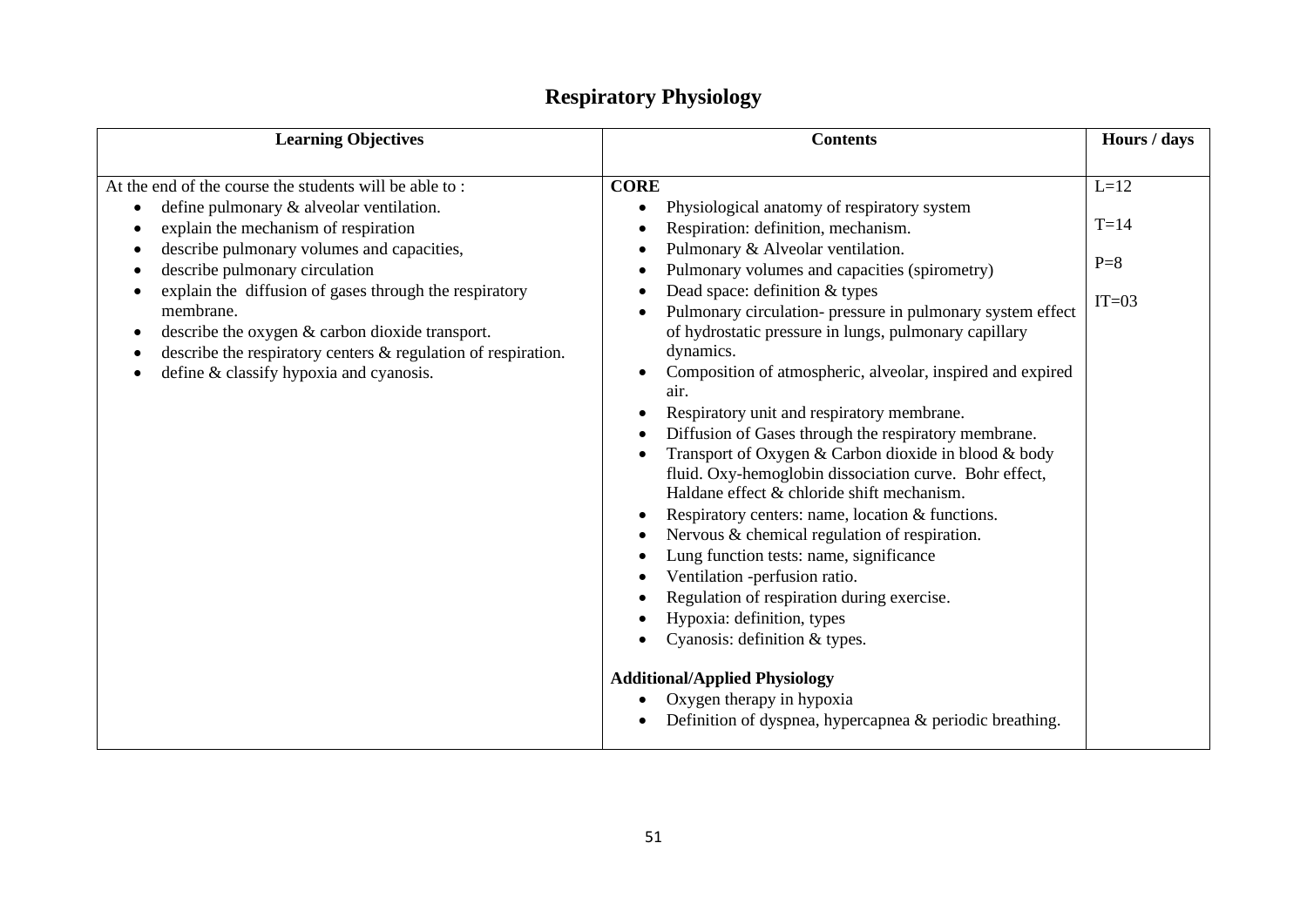| <b>CORE:</b><br>describe the structure $&$ function of nephron.<br>Kidney: functions<br>٠<br>$L=12$                                                                                                                                                                                                                                                                                                                                                                                                                                                                                                                                                                                                                                  | <b>Learning Objectives</b>                                                                                        | <b>Contents</b>                                | Hours / days |
|--------------------------------------------------------------------------------------------------------------------------------------------------------------------------------------------------------------------------------------------------------------------------------------------------------------------------------------------------------------------------------------------------------------------------------------------------------------------------------------------------------------------------------------------------------------------------------------------------------------------------------------------------------------------------------------------------------------------------------------|-------------------------------------------------------------------------------------------------------------------|------------------------------------------------|--------------|
| reabsorption, tubular secretion.<br>Renal circulation: peculiarities & functional importance<br>$T = 10$<br>describe the mechanism of water balance and osmotic diuresis.<br>Urine formation: basic mechanism<br>explain physiological mechanism of micturition.<br>GFR: definition, determinants, measurement, control of<br>$P = 02$<br>GFR & regulation of renal blood flow<br>$IT=06$<br>Reabsorption and secretion by the renal tubules<br>$\bullet$<br>Definition of $T_m$ , Renal threshold, tubular load &<br>plasma load, plasma clearance and diuresis,<br>Mechanism of formation of concentrated urine & diluted<br>urine.<br>Micturition reflex<br><b>Additional /Applied Physiology</b><br>Abnormalities of micturition | At the end of the course the students will be able to:<br>describe the mechanism of urine formation. GFR, tubular | Nephron: types, parts, structure $&$ functions |              |

### **Renal Physiology**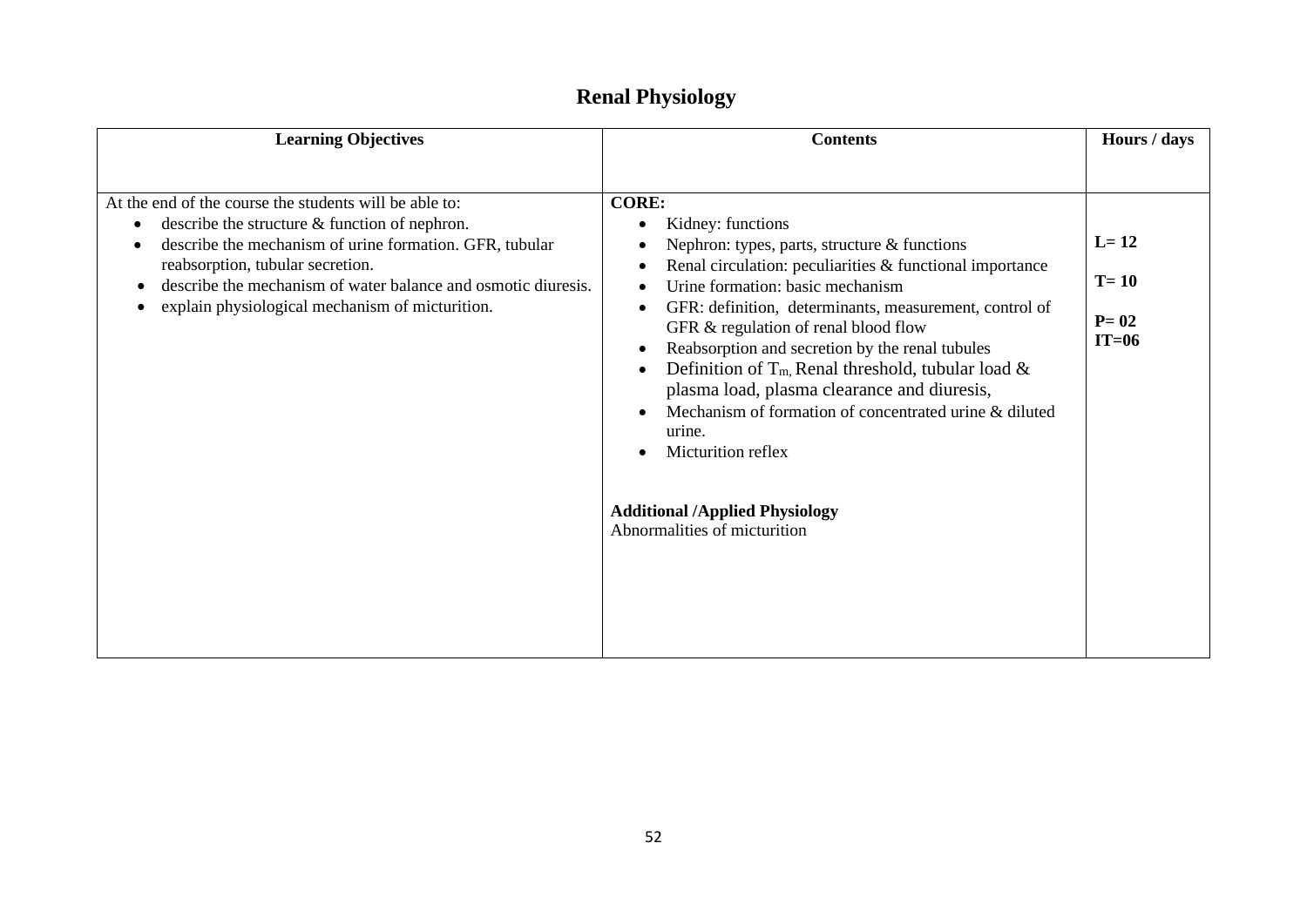| <b>Learning Objectives</b>                                                                                                                                                                     | <b>Contents</b>                                                                                                                                                                                                                                                                                                                                                                                                                                    | Hours / days                         |
|------------------------------------------------------------------------------------------------------------------------------------------------------------------------------------------------|----------------------------------------------------------------------------------------------------------------------------------------------------------------------------------------------------------------------------------------------------------------------------------------------------------------------------------------------------------------------------------------------------------------------------------------------------|--------------------------------------|
| <b>Gastrointestinal Physiology</b><br>At the end of the course the students will be able to:<br>describe the general principles of gastrointestinal function.<br>describe the movements of GIT | <b>CORE:</b><br>Phygiological anatomy of gastrointestinal (GI) tract.<br>$\bullet$<br>Enteric nervous system.<br>٠<br>Local hormones of GIT: name, function $&$ regulation of<br>$\bullet$<br>secretion<br>Hormonal control of GI function.<br>$\bullet$<br>Movements of the GIT.<br>GI reflexes.<br>$\bullet$<br>Functions of stomach, small intestine and large intestine<br>$\bullet$<br><b>Additional / Applied Physiology</b><br>Pyloric pump | $L=10$<br>$T=8$<br>$P=02$<br>$IT=03$ |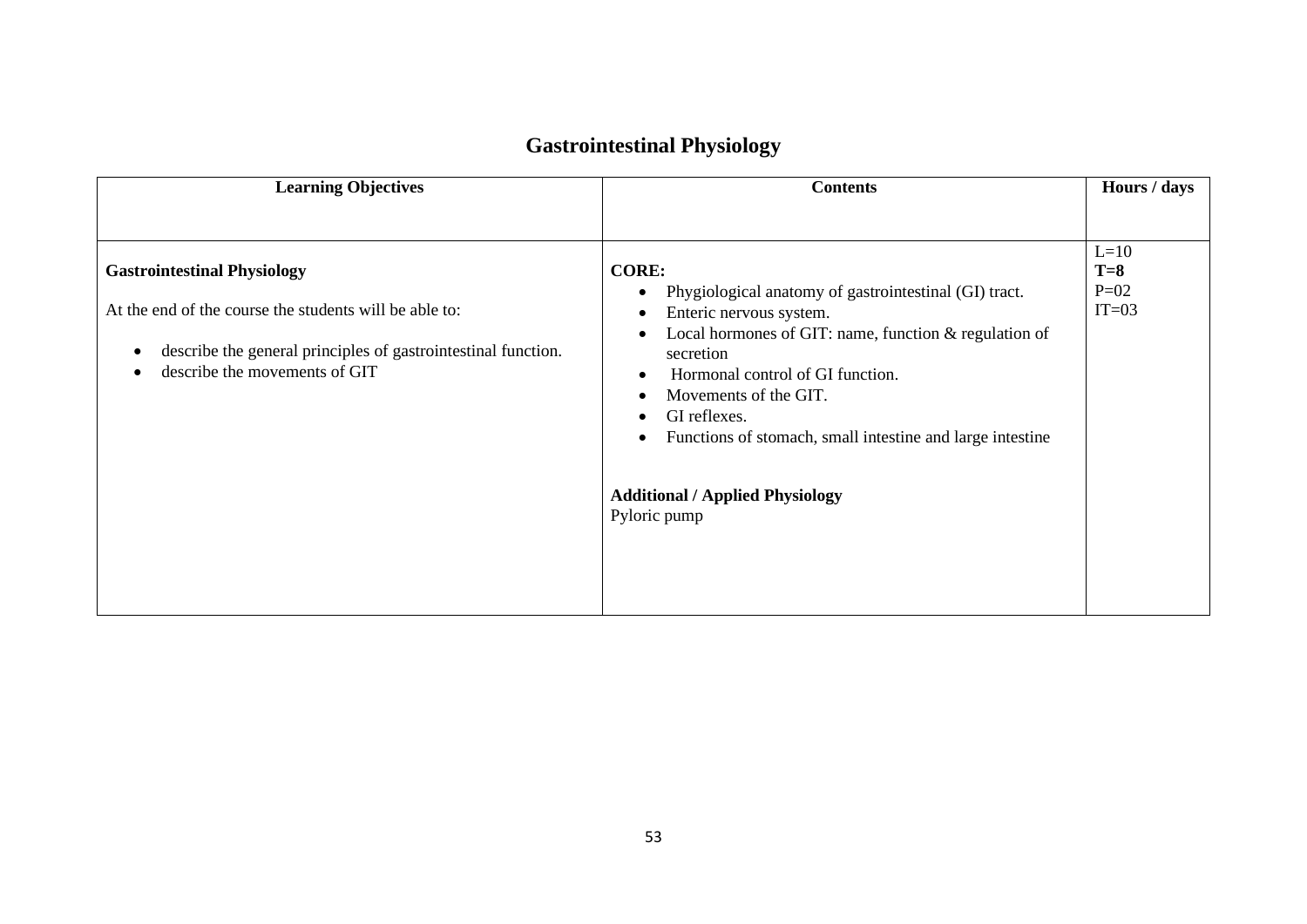## **Endocrine Physiology and Physiology of Reproduction**

| <b>Learning Objectives</b>                                                                                                                                                                                                                                                                                                                                                  | <b>Contents</b>                                                                                                                                                                                                                                                                                                                                                                                                                                                                                                                                                                                                                                                                                                                                                                                                                                                                                                                                                                                                                                                                                                                                                                                                                                                                                                         | Hours / days                          |
|-----------------------------------------------------------------------------------------------------------------------------------------------------------------------------------------------------------------------------------------------------------------------------------------------------------------------------------------------------------------------------|-------------------------------------------------------------------------------------------------------------------------------------------------------------------------------------------------------------------------------------------------------------------------------------------------------------------------------------------------------------------------------------------------------------------------------------------------------------------------------------------------------------------------------------------------------------------------------------------------------------------------------------------------------------------------------------------------------------------------------------------------------------------------------------------------------------------------------------------------------------------------------------------------------------------------------------------------------------------------------------------------------------------------------------------------------------------------------------------------------------------------------------------------------------------------------------------------------------------------------------------------------------------------------------------------------------------------|---------------------------------------|
| At the end of the course the students will be able to:<br>describe types, hormonal receptors & general<br>mechanism of action of hormone.<br>describe functions, mechanism of action $\&$<br>regulation of secretion of individual hormone.<br>describe disorders in relation to pituitary gland,<br>thyroid and parathyroid gland, adrenal gland and<br>endocrine pancreas | <b>CORE:</b><br>• Endocrine glands : name $\&$ name of their hormones.<br>• Hormone: definition, classification, mechanism of action, assessment of<br>hormone level.<br>• Hypothalamic hormones, releasing & inhibitory hormones: name and<br>functions.<br>• Pituitaty Gland: physiological anatomy.<br>• Pituitary hormones (anterior & posterior): name, functions, mechanism of<br>action and their control by the hypothalamus and disorders (dwarfism,<br>gigantism, acromegaly & hypopituitarism and diabetes insipidus).<br>• Thyroid Gland: physiological anatomy.<br>• Thyroid hormones: biosynthesis, transport, functions, mechanism of action,<br>regulation of secretion, disorders (hypo and hyperthyroidism, cretinism,<br>myxoedema and goitre)<br>• Parathyroid Gland: physiological anatomy.<br>• Parathyroid hormone: functions, mechanism of action & regulation of<br>secretion.<br>• Adrenal Gland: physiological anatomy. Adrenocortical hormones: name,<br>functions, mechanism of action, regulation of secretion & disorders<br>(Addison's disease, Cushing's Syndrome, Conn's disease).<br>• Islets of Langerhan's of pancreas - hormones: functions, mechanism of<br>action & regulation of secretion<br><b>Additional / Applied Physiology</b><br>Pathophysiology of insulin deficiency. | $L=20$<br>$T=20$<br>$P=02$<br>$IT=06$ |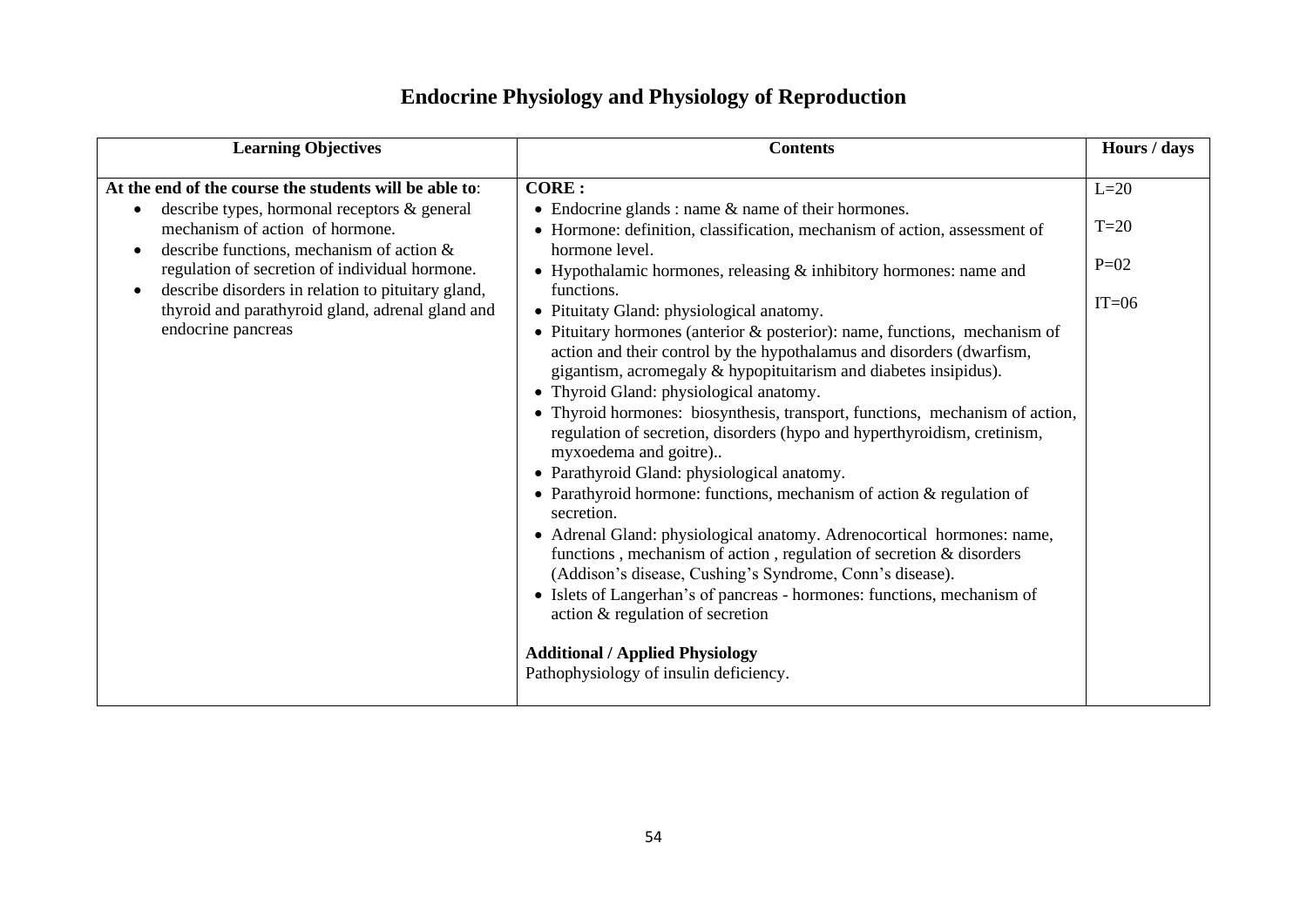| <b>Learning Objectives</b>                                                                                                                                                                                                                                                                                                                                                                   | <b>Contents</b>                                                                                                                                                                                                                                                                                                                                                                                                                                                                                                                                                                                                                                                                                                                                                                                                                                                                                                                                                                                                                        | Hours / days |
|----------------------------------------------------------------------------------------------------------------------------------------------------------------------------------------------------------------------------------------------------------------------------------------------------------------------------------------------------------------------------------------------|----------------------------------------------------------------------------------------------------------------------------------------------------------------------------------------------------------------------------------------------------------------------------------------------------------------------------------------------------------------------------------------------------------------------------------------------------------------------------------------------------------------------------------------------------------------------------------------------------------------------------------------------------------------------------------------------------------------------------------------------------------------------------------------------------------------------------------------------------------------------------------------------------------------------------------------------------------------------------------------------------------------------------------------|--------------|
| <b>Physiology of Reproduction</b><br>At the end of the course the students will be able to:<br>describe male $\&$ female reproductive organs $\&$ their<br>hormones<br>describe spermatogenesis<br>explain about functions of testosterone, oestrogen and<br>progesterone<br>describe ovulation, ovarian & menstrual cycle<br>demonstrate knowledge about puberty<br>explain about lactation | Introduction to reproductive physiology, sex determination $\&$ sex<br>differentiation. Puberty<br>Functional anatomy of male reproductive system<br>$\bullet$<br>Secondary sex characteristics of male<br>$\bullet$<br>Testes: functional structure and functions<br>Testosterone: function.<br>Spermatogenesis: steps & hormonal control.<br>$\bullet$<br>Functional anatomy of female reproductive system<br>$\bullet$<br>Secondary sex characteristics of female<br>Ovaries : functional structure and functions. Functional structure of<br>uterus.<br>Menstrual cycle: definition, phases and hormonal control.<br>Ovarian cycle: phases and hormonal regulation.<br>Ovulation: definition, mechanism & hormonal control.<br>Definition of menstruation, menarche $\&$ menopause.<br>Ovarian hormones<br>Functions of oestrogen and progesterone.<br>Placental hormones: name & functions.<br>Mammogenesis: development and lactation.<br><b>Additional/Applied Physiology</b><br>Indicators of ovulation.<br>Anovulatory cycle. |              |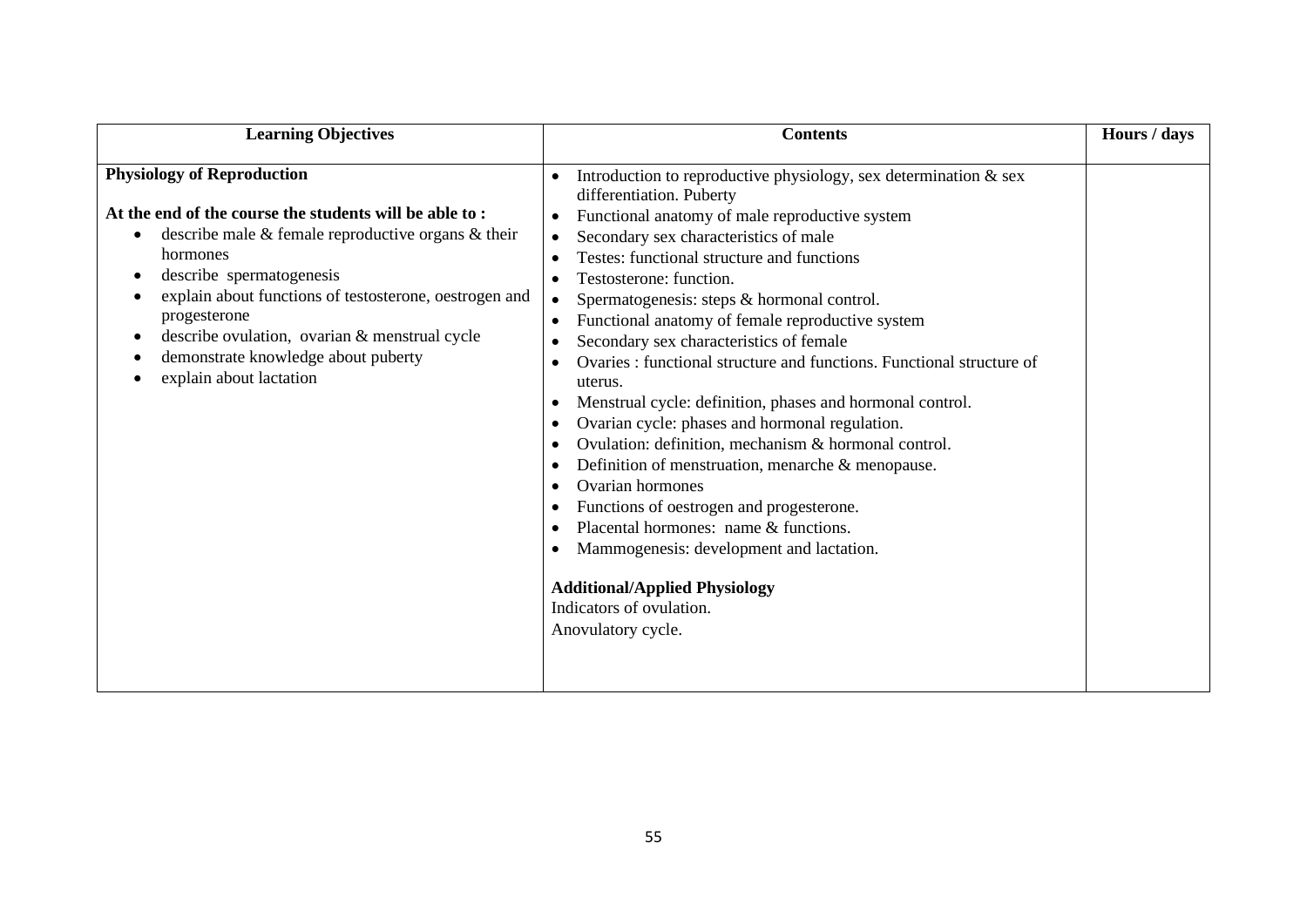### **Neurophysiology**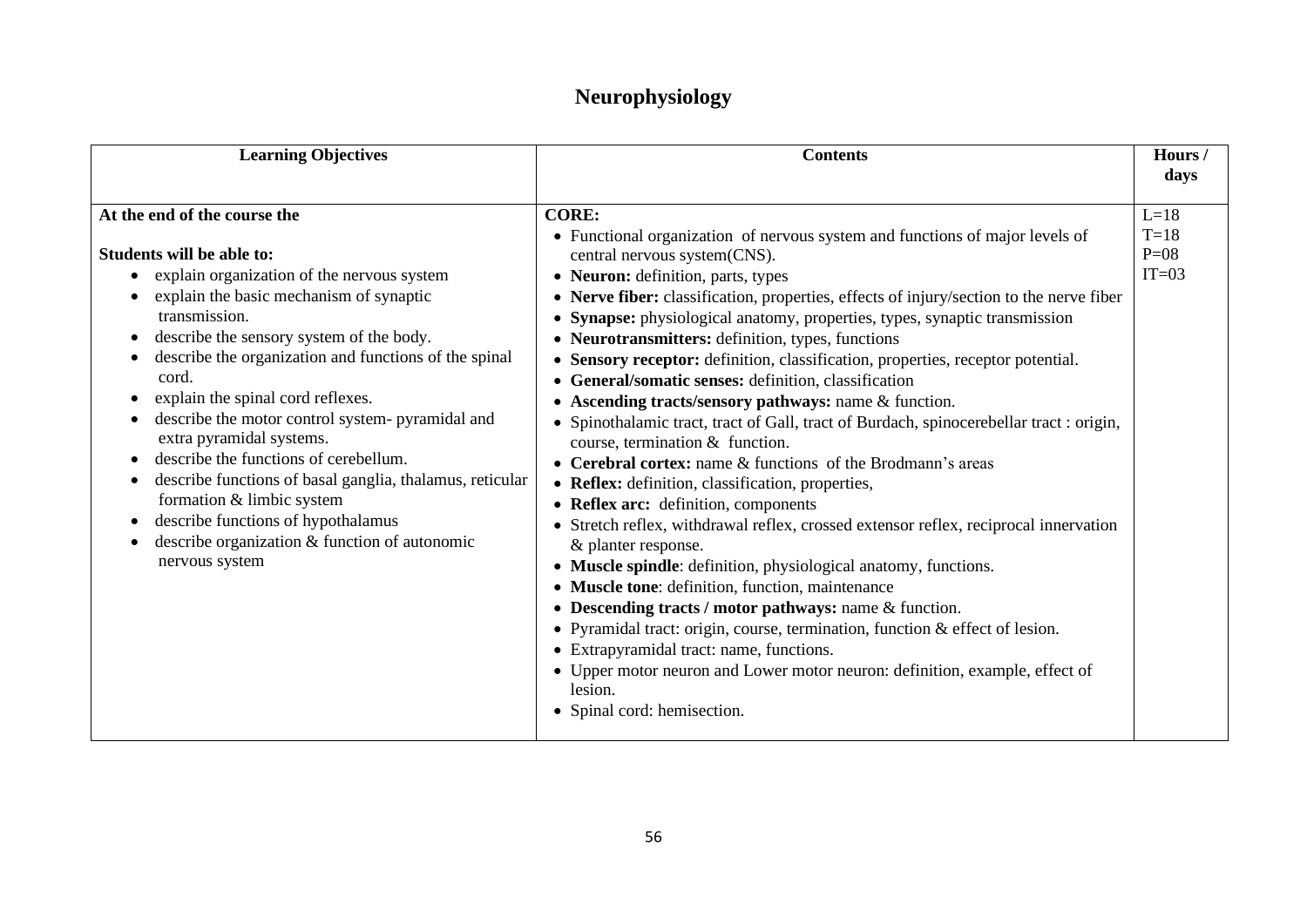| <b>Learning Objectives</b> | <b>Contents</b>                                                                                                                                                                                                                                                                                                                                                                                                                                                                                                                                                                                                                                                                                                                | Hours / days |
|----------------------------|--------------------------------------------------------------------------------------------------------------------------------------------------------------------------------------------------------------------------------------------------------------------------------------------------------------------------------------------------------------------------------------------------------------------------------------------------------------------------------------------------------------------------------------------------------------------------------------------------------------------------------------------------------------------------------------------------------------------------------|--------------|
|                            | • Cerebellum: functional division, functions, error control<br>mechanism of motor activity & cerebellar disorder.<br>• Basal ganglia: functional components, functions $\&$ effects of<br>lesion<br>• Thalamus, Reticular formation, limbic system: components $\&$<br>functions.<br>• Hypothalamus: name of the nucleus and functions<br>• Autonomic Nervous system: components and functions<br><b>Additional/Applied Physiology</b><br>Pain: types, dual pathway for transmission of pain, referred Pain.<br>Thermostatic function of hypothalamus.<br>Posture, equilibrium: definition, name of the areas controlling them.<br>Sleep, memory: definition, name of the areas controlling them.<br>Alarm or stress response. |              |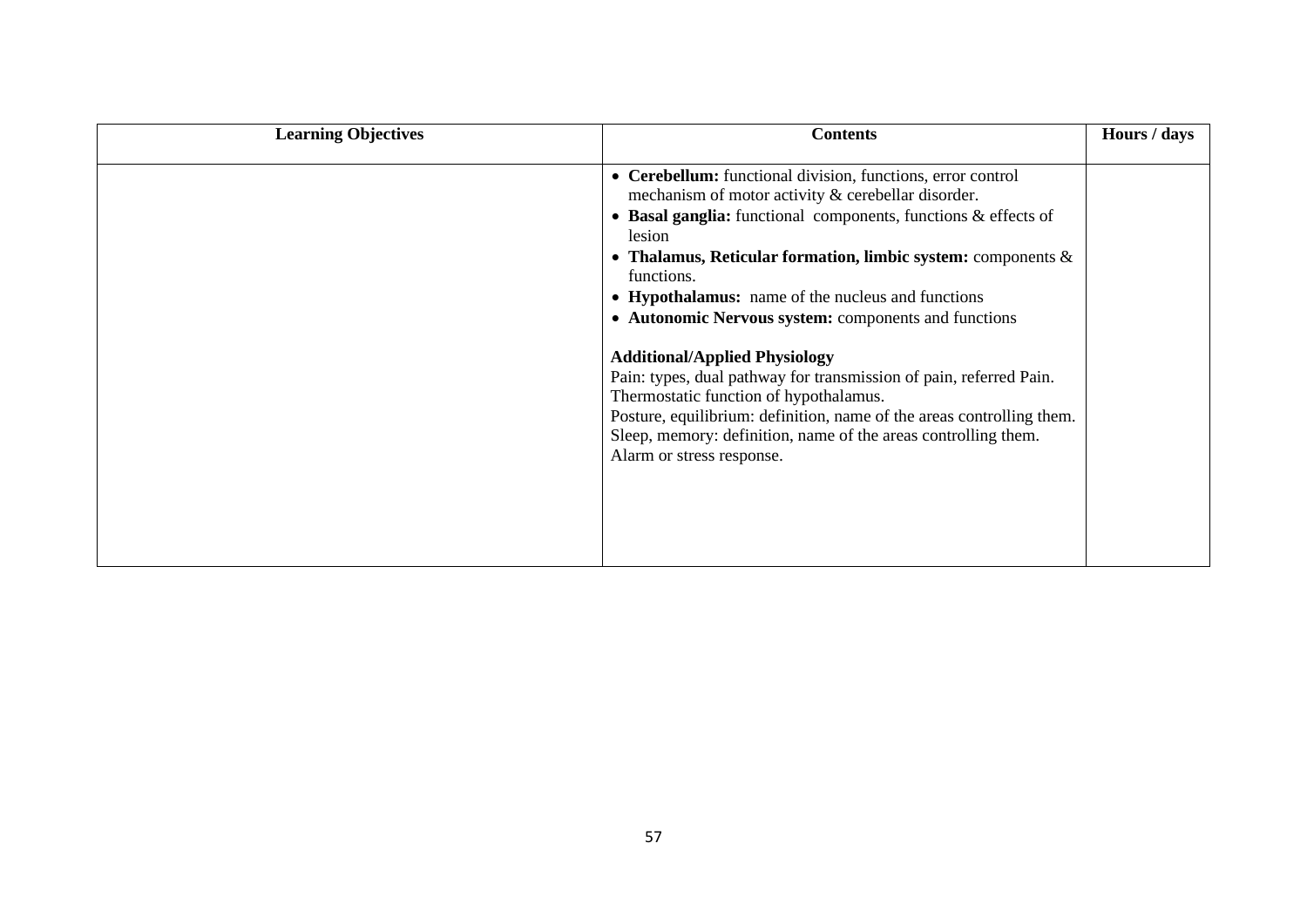## **Physiology of Body Temperature**

| <b>Learning Objectives</b>                                                                                                                                                                                                                                                                                                             | <b>Contents</b>                                                                                                                                                                                                                                                                                                                                                                                                                                                                                                                                                                                                                                                                          | Hours / days                          |
|----------------------------------------------------------------------------------------------------------------------------------------------------------------------------------------------------------------------------------------------------------------------------------------------------------------------------------------|------------------------------------------------------------------------------------------------------------------------------------------------------------------------------------------------------------------------------------------------------------------------------------------------------------------------------------------------------------------------------------------------------------------------------------------------------------------------------------------------------------------------------------------------------------------------------------------------------------------------------------------------------------------------------------------|---------------------------------------|
| At the end of the course the students will be able to:<br>describe the physiology $\&$ regulation of body temperature.                                                                                                                                                                                                                 | <b>CORE:</b><br>• Normal body temperature, site of measurement, sources of heat<br>gain, channels of heat loss, regulation of body temperature in<br>hot and cold environment.<br><b>Additional/Applied Physiology</b><br>Heat stroke, hypothermia, frost bite, fever.                                                                                                                                                                                                                                                                                                                                                                                                                   | $L=02$<br>$T=02$<br>$P=02$            |
|                                                                                                                                                                                                                                                                                                                                        | <b>Physiology of Special Senses</b>                                                                                                                                                                                                                                                                                                                                                                                                                                                                                                                                                                                                                                                      |                                       |
| At the end of the course the students will be able to:<br>describe the neurophysiology of vision and visual pathway<br>explain errors of refraction, accommodation reaction, light<br>reflexes, dark and light adaptation.<br>explain mechanism of hearing and describe auditory pathway<br>describe the physiology of smell and taste | <b>CORE:</b><br>• Vision : physiological anatomy of eye, image formation in the<br>eyes, visual receptors, visual pathway, common refractive errors,<br>photochemistry of vision, accommodation reaction, light reflex,<br>dark & light adaptation, Field of vision, color vision, color<br>blindness, visual acuity.<br>• Hearing: auditory apparatus, receptor, mechanism of sound<br>wave transmission, auditory pathway.<br>• Smell: smell receptors, olfactory pathway.<br>• Taste: taste receptors, modalities of taste sensation, taste<br>pathway.<br><b>Additional/Applied Physiology</b><br>Effects of lesion in visual pathway.<br>Argyll Robertson pupil, Horner's syndrome. | $L=08$<br>$T=08$<br>$P=08$<br>$IT=06$ |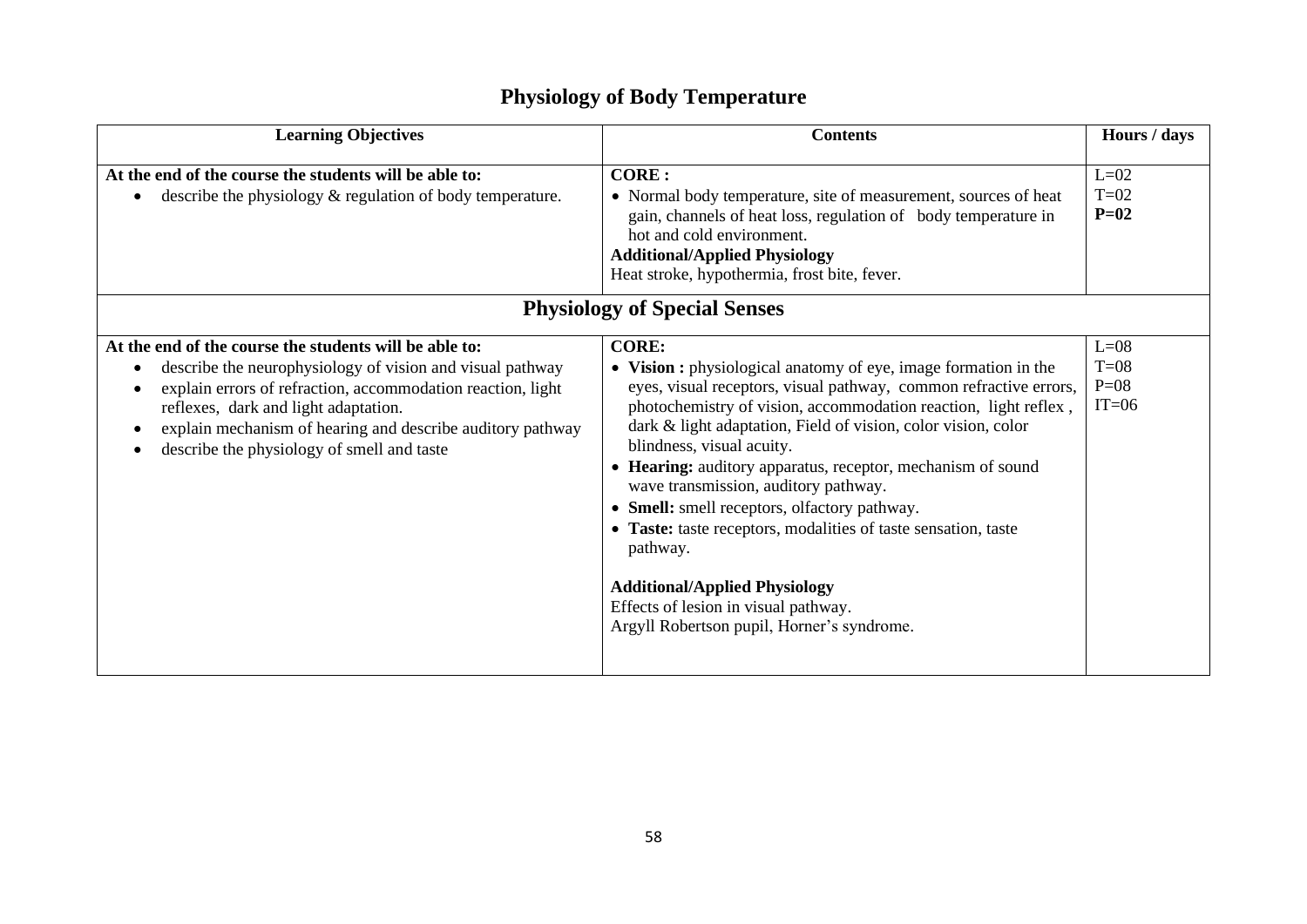| <b>Contents</b>                                                                                                                                                                                                                                                                                                                                                                                                                                                                                                                                                                                                                      | Hours / days                         |  |
|--------------------------------------------------------------------------------------------------------------------------------------------------------------------------------------------------------------------------------------------------------------------------------------------------------------------------------------------------------------------------------------------------------------------------------------------------------------------------------------------------------------------------------------------------------------------------------------------------------------------------------------|--------------------------------------|--|
| <b>CORE:</b>                                                                                                                                                                                                                                                                                                                                                                                                                                                                                                                                                                                                                         |                                      |  |
| • Developing skill in using of microscope & common laboratory<br>equipments.<br>Collection & preparation of blood sample.<br>$\bullet$<br>Observation of osmotic behavior of RBC<br>$\bullet$<br>• Determination of total count of RBC,<br>Determination of total count of WBC<br>$\bullet$<br>Determination of differential count of WBC.<br>• Estimation of haemoglobin.<br>Observation of osmotic fragility of RBC.<br>$\bullet$<br>Determination of ESR<br>$\bullet$<br>• Determination of PCV.<br>• Determination of Blood grouping (ABO & Rh system) & cross<br>matching.<br>• Determination of bleeding time & clotting time. | 02<br>45                             |  |
| <b>CORE:</b>                                                                                                                                                                                                                                                                                                                                                                                                                                                                                                                                                                                                                         |                                      |  |
| • Measurement of Blood Pressure & effect of exercise on it.<br>• Auscultation of $1st$ & $2nd$ heart sounds.<br>• Examination of radial pulse.<br>• Recording & analysis of normal ECG (12 leads).                                                                                                                                                                                                                                                                                                                                                                                                                                   | 18                                   |  |
|                                                                                                                                                                                                                                                                                                                                                                                                                                                                                                                                                                                                                                      | • Interpretation of Red Cell Indices |  |

### **Physiology Practical**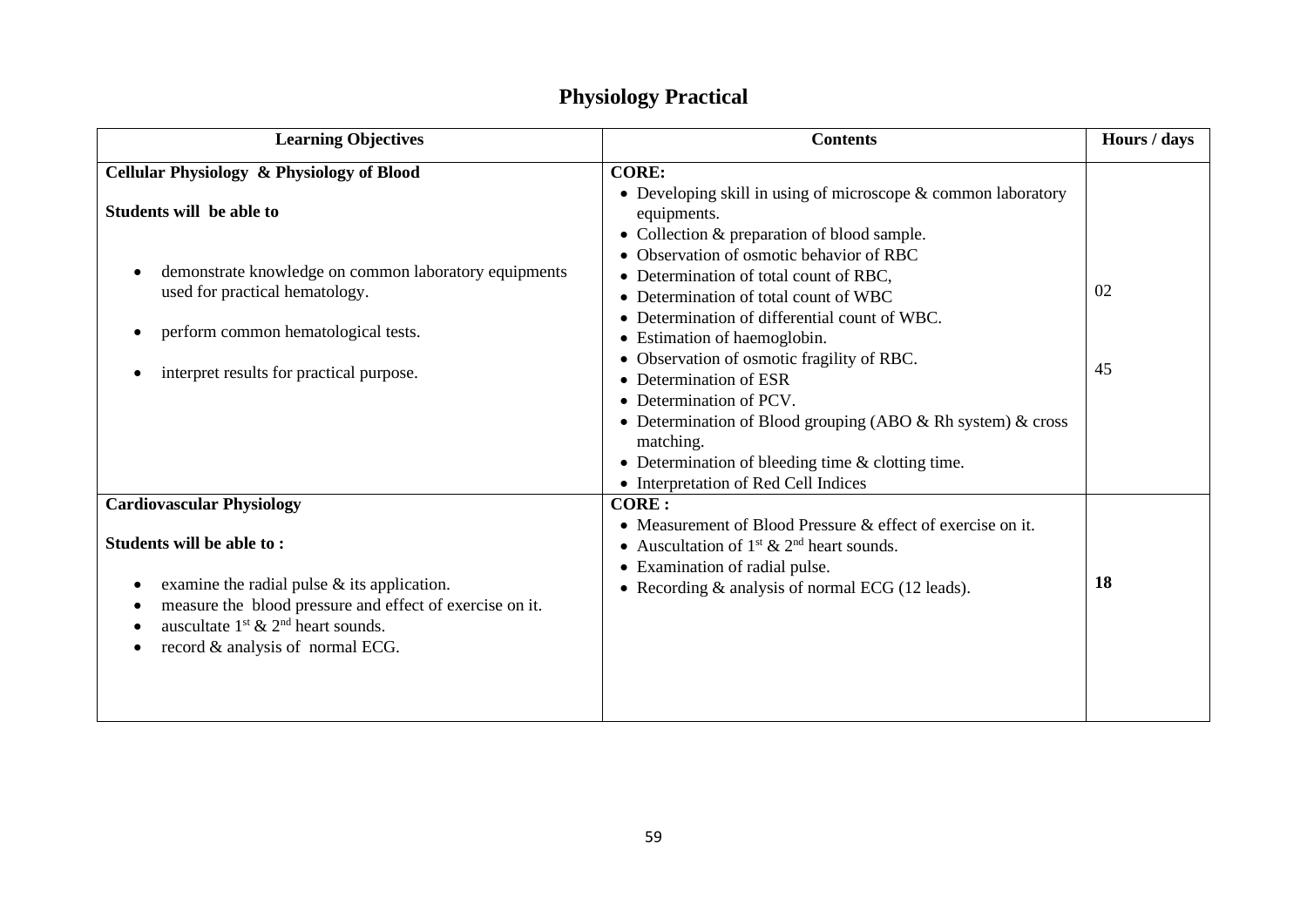| <b>Learning Objectives</b>                                                                                                                                                                                                                   | <b>Contents</b>                                                                                                                                                                                                          | Hours / days |
|----------------------------------------------------------------------------------------------------------------------------------------------------------------------------------------------------------------------------------------------|--------------------------------------------------------------------------------------------------------------------------------------------------------------------------------------------------------------------------|--------------|
| <b>Respiratory Physiology</b><br>Students will be able to:<br>examine the Respiratory system<br>perform lung function tests & interpret tests on clinical<br>conditions.<br>demonstrate the knowledge about breath sounds.<br>$\bullet$      | <b>CORE:</b><br>• Examination of respiratory system (physiological aspect)<br>• Counting of respiratory rate.<br>• Auscultation of breath sounds.<br>• Determination of lung function tests including Spirometry.        | 08           |
| <b>Gastrointestinal Physiology</b><br>Students will be able to:<br>auscultate the intestinal sound                                                                                                                                           | <b>CORE</b><br>• Auscultation of intestinal sound                                                                                                                                                                        | 02           |
| <b>Renal Physiology</b><br>Students will be able to:<br>Determine the specific gravity of urine                                                                                                                                              | <b>CORE</b><br>Determination of specific gravity of urine<br>٠                                                                                                                                                           | 02           |
| Neurophysiology<br>Students will be able to:<br>examine the sensory $\&$ motor functions of human body.<br>elicit the reflexes $\&$ interpret its clinical<br>importance.                                                                    | <b>CORE:</b><br>• Examination of motor $&$ sensory functions.<br>$\bullet$ Elicitation of the reflexes $\&$ interpretation of its clinical<br>importance. (knee jerk, biceps jerk, triceps jerks & planter<br>response). | 10           |
| <b>Physiology of Body Temperature</b><br>Students will be able to<br>record the body temperature<br>$\bullet$                                                                                                                                | <b>CORE:</b><br>• Recording of the body temperature.<br>• Observation of the effect of exercise on body temperature.                                                                                                     | 02           |
| <b>Physiology of Special senses</b><br>Students will be able to:<br>perform the light reflex & accommodation reaction<br>perform visual acuity & color vision.<br>$\bullet$<br>conduct tests for hearing & interpret the result<br>$\bullet$ | <b>CORE:</b><br>• Observation of Light reflex,<br>• Interpretation of visual acuity and color vision.<br>• Conduction and interpretation of Rinne test $&$ Weber test.                                                   | 08           |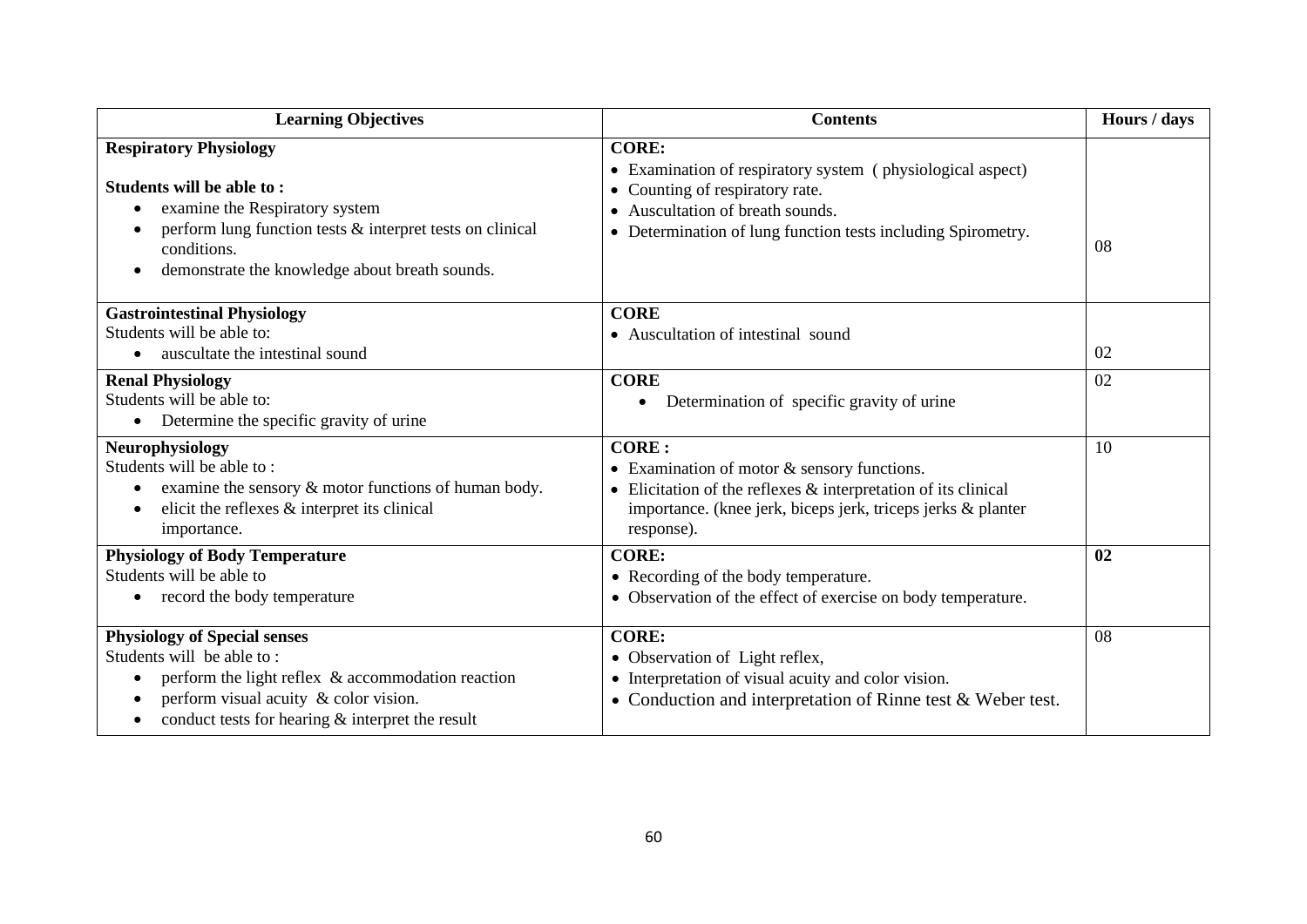|  | <b>Distribution of Teaching Hours</b> |
|--|---------------------------------------|
|--|---------------------------------------|

| <b>Systems</b>                                            | Lecture<br>hours | <b>Tutorial</b><br>hours | <b>Practical hours</b> | <b>Integrated</b><br>teaching hours |
|-----------------------------------------------------------|------------------|--------------------------|------------------------|-------------------------------------|
| 1. Cellular Physiology                                    | 5                | 6                        | $\overline{2}$         |                                     |
| 2. Physiology of blood                                    | 15               | 16                       | 45                     | 6                                   |
| <b>Cardiovascular Physiology</b><br>3.                    | 18               | 18                       | 18                     | 3                                   |
| <b>Respiratory Physiology</b><br>4.                       | 12               | 14                       | 8                      | 3                                   |
| 5. Gastrointestinal Physiology                            | 10               | 8                        | $\overline{2}$         | 3                                   |
| Renal physiology<br>6.                                    | 12               | 10                       | 2                      | 6                                   |
| 7. Endocrine Physiology $&$<br>Physiology of Reproduction | 20               | 20                       | $\overline{2}$         | 6                                   |
| 8. Neurophysiology & Physiology<br>of body temperature    | 20               | 20                       | 10                     | 3                                   |
| 9. Physiology of Special Senses                           | 08               | 8                        | 8                      | 6                                   |
| Total                                                     | 120              | 120                      | 97                     | 36                                  |

## **Time allocation in Physiology in different term**

| <b>Term</b>           | Lecture<br>hours | <b>Tutorial</b><br>hours | <b>Practical</b><br>hours | <b>Integrated</b><br>teaching hours | <b>Total</b><br>hours |
|-----------------------|------------------|--------------------------|---------------------------|-------------------------------------|-----------------------|
| 1 <sup>st</sup> Term  | 38               | 40                       | 35                        | 03                                  | 116                   |
| $2nd$ Term            | 34               | 32                       | 32                        | 04                                  | 98                    |
| 3rd Term              | 48               | 48                       | 30                        | 03                                  | 126                   |
| Grand<br><b>Total</b> | 120              | 120                      | 97                        | 10                                  | 337                   |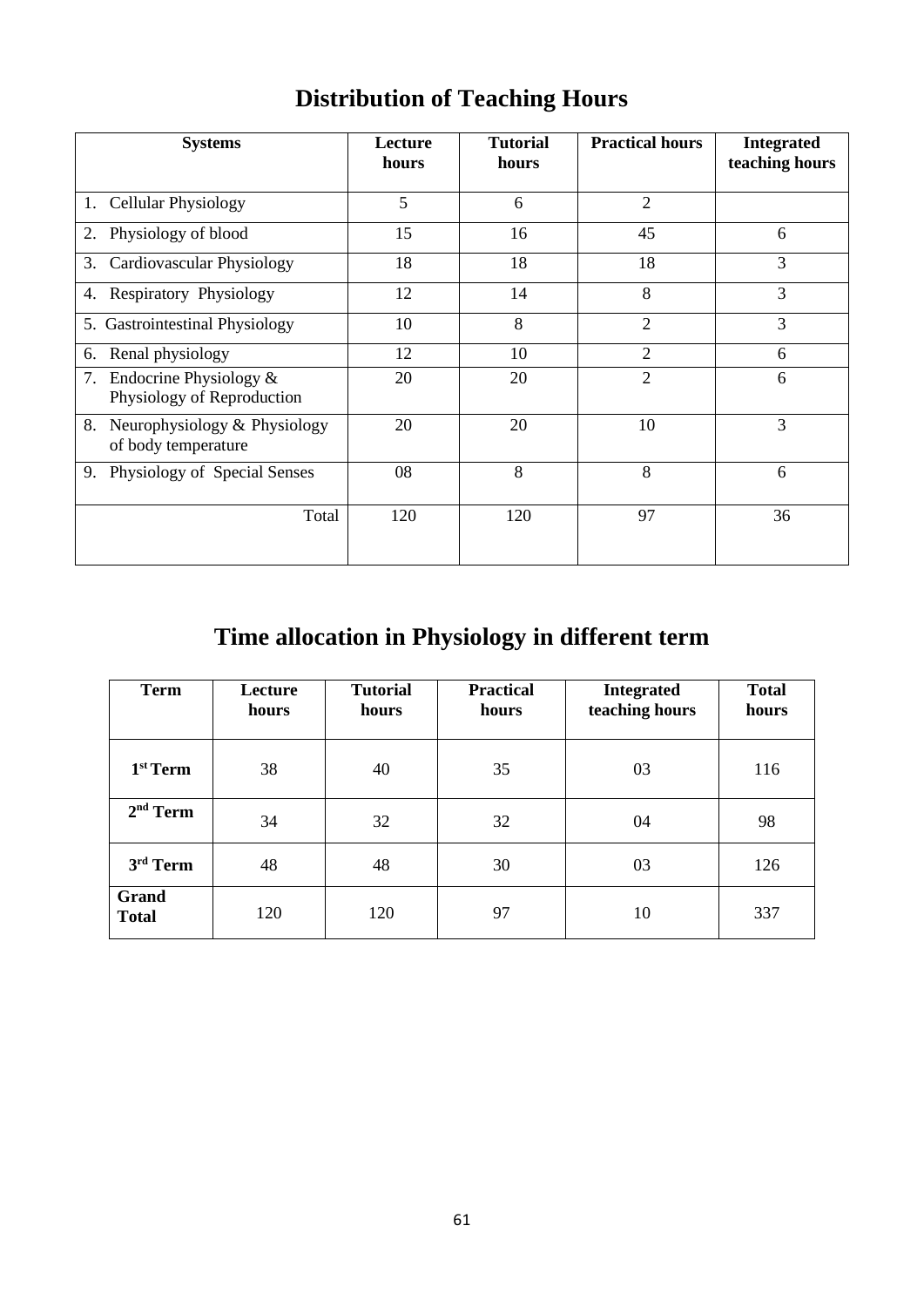## **Summative Assessment of Physiology (First Professional Examination)**

|                                                  | <b>Assessment systems and mark distribution</b> |              |                                                   |  |  |  |
|--------------------------------------------------|-------------------------------------------------|--------------|---------------------------------------------------|--|--|--|
| <b>Components</b>                                | <b>Marks</b>                                    | <b>Total</b> | <b>Contents</b>                                   |  |  |  |
|                                                  |                                                 | <b>Marks</b> |                                                   |  |  |  |
|                                                  |                                                 |              |                                                   |  |  |  |
| <b>WRITTEN EXAMINATION</b>                       |                                                 |              | $Paper - I$                                       |  |  |  |
| Paper – I- Formative                             | $10+20+70=100$                                  |              | 1. Cellular physiology                            |  |  |  |
| Assessment +                                     |                                                 |              | 2. Physiology of blood                            |  |  |  |
| MCQ +SAQ                                         |                                                 | 200          | 3. Cardiovascular physiology                      |  |  |  |
| $Paper - II - Formative$<br>$Assessment +$       | $10+20+70=100$                                  |              | 4. Respiratory physiology<br>5. Gastrointestinal  |  |  |  |
| $MCQ + SAQ$                                      |                                                 |              | physiology                                        |  |  |  |
|                                                  |                                                 |              |                                                   |  |  |  |
|                                                  |                                                 |              | $Paper - II$                                      |  |  |  |
|                                                  |                                                 |              | 1. Renal physiology                               |  |  |  |
|                                                  |                                                 |              | 2. Endocrine physiology &                         |  |  |  |
|                                                  |                                                 |              | physiology of                                     |  |  |  |
| PRACTICAL EXAMINATION                            |                                                 |              | Reproduction                                      |  |  |  |
| <b>OSPE</b><br>Traditional practical methods and | 40<br>50                                        | 100          | 3. Neurophysiology $\&$<br>temperature regulation |  |  |  |
| experiments                                      |                                                 |              | 4. Physiology of Special                          |  |  |  |
| <b>Practical Note Book</b>                       | 10                                              |              | senses                                            |  |  |  |
|                                                  |                                                 |              |                                                   |  |  |  |
|                                                  |                                                 |              |                                                   |  |  |  |
|                                                  |                                                 |              |                                                   |  |  |  |
| <b>ORAL EXAMINATION</b>                          | $Board - I = 50$                                |              |                                                   |  |  |  |
| (Structured)                                     |                                                 | 100          |                                                   |  |  |  |
| 2 boards                                         | $Board - II = 50$                               |              |                                                   |  |  |  |
|                                                  |                                                 |              |                                                   |  |  |  |
| <b>Grand Total</b>                               |                                                 | 400          |                                                   |  |  |  |

Pass marks 60% in each of written, oral and practical.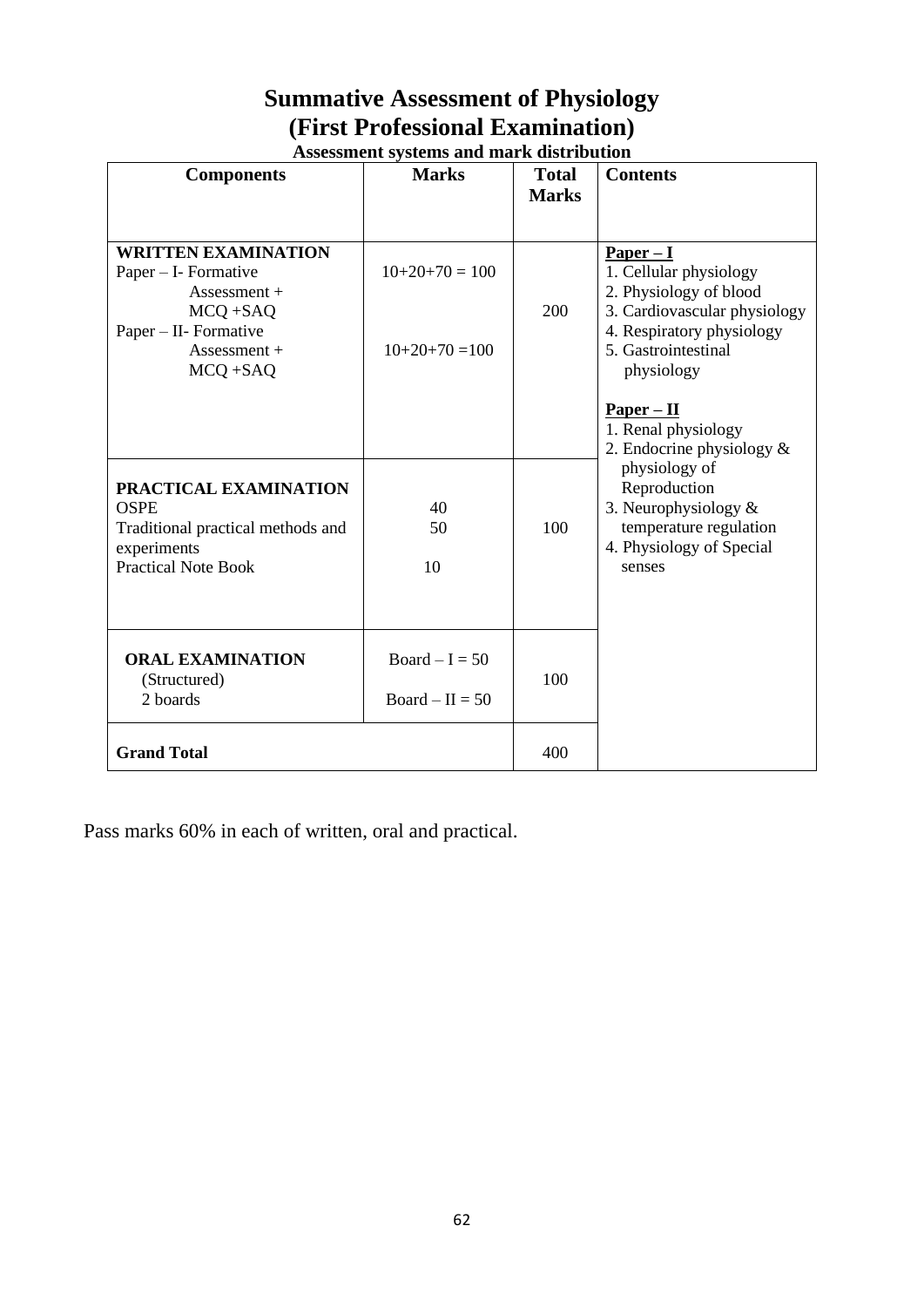## **Department of Physiology**

**Students In course Evaluation Card. (Card for card completion & Term final examination on Physiology for individual student)**

| Date of ending -------------------- |  |
|-------------------------------------|--|

| <b>Components</b>     | Written      |                 | Oral         |                 | <b>Practical</b> |                 | <b>Remarks</b> |
|-----------------------|--------------|-----------------|--------------|-----------------|------------------|-----------------|----------------|
|                       |              |                 |              |                 |                  |                 | (Signature     |
|                       |              |                 |              |                 |                  |                 | & Date)        |
|                       | Full         | <b>Marks</b>    | Full         | <b>Marks</b>    | Full             | <b>Marks</b>    |                |
|                       | <b>Marks</b> | <b>Obtained</b> | <b>Marks</b> | <b>Obtained</b> | <b>Marks</b>     | <b>Obtained</b> |                |
| Cellular              | 100          |                 |              |                 |                  |                 |                |
| physiology &          |              |                 |              |                 |                  |                 |                |
| Physiology of         |              |                 |              |                 |                  |                 |                |
| <b>Blood</b>          |              |                 |              |                 |                  |                 |                |
| Cardiovascular        | 100          |                 |              |                 |                  |                 |                |
| physiology            |              |                 |              |                 |                  |                 |                |
| Respiratory           | 100          |                 |              |                 |                  |                 |                |
| physiology            |              |                 |              |                 |                  |                 |                |
| Gastrointestinal      | 100          |                 |              |                 |                  |                 |                |
| Physiology &          |              |                 |              |                 |                  |                 |                |
| Renal physiology      |              |                 |              |                 |                  |                 |                |
| Endocrine             | 100          |                 |              |                 |                  |                 |                |
| physiology            |              |                 |              |                 |                  |                 |                |
| Physiology of         | 100          |                 |              |                 |                  |                 |                |
| Reproduction          |              |                 |              |                 |                  |                 |                |
| Neurophysiology       | 100          |                 |              |                 |                  |                 |                |
| Physiology of         |              |                 |              |                 |                  |                 |                |
| <b>Special Senses</b> |              |                 |              |                 |                  |                 |                |
| 1 <sup>st</sup> Term  | 100          |                 | 100          |                 | 100              |                 |                |
| $2nd$ Term            | 100          |                 | 100          |                 | 100              |                 |                |
| $3rd$ Term            | 100          |                 | 100          |                 | 100              |                 |                |

### **Department of Physiology Attendance Record**

| <b>Components</b>    | <b>Total Class held</b> | <b>Total Class</b><br>attended | <b>Percentage</b><br>(attended/Held) | <b>Remarks</b><br>(Signature $\&$<br>Date) |
|----------------------|-------------------------|--------------------------------|--------------------------------------|--------------------------------------------|
| Lecture (120 hours)  |                         |                                |                                      |                                            |
| Tutorial (120 hours) |                         |                                |                                      |                                            |
| Practical (97 hours) |                         |                                |                                      |                                            |
| Integrated teaching  |                         |                                |                                      |                                            |
| (36 hours)           |                         |                                |                                      |                                            |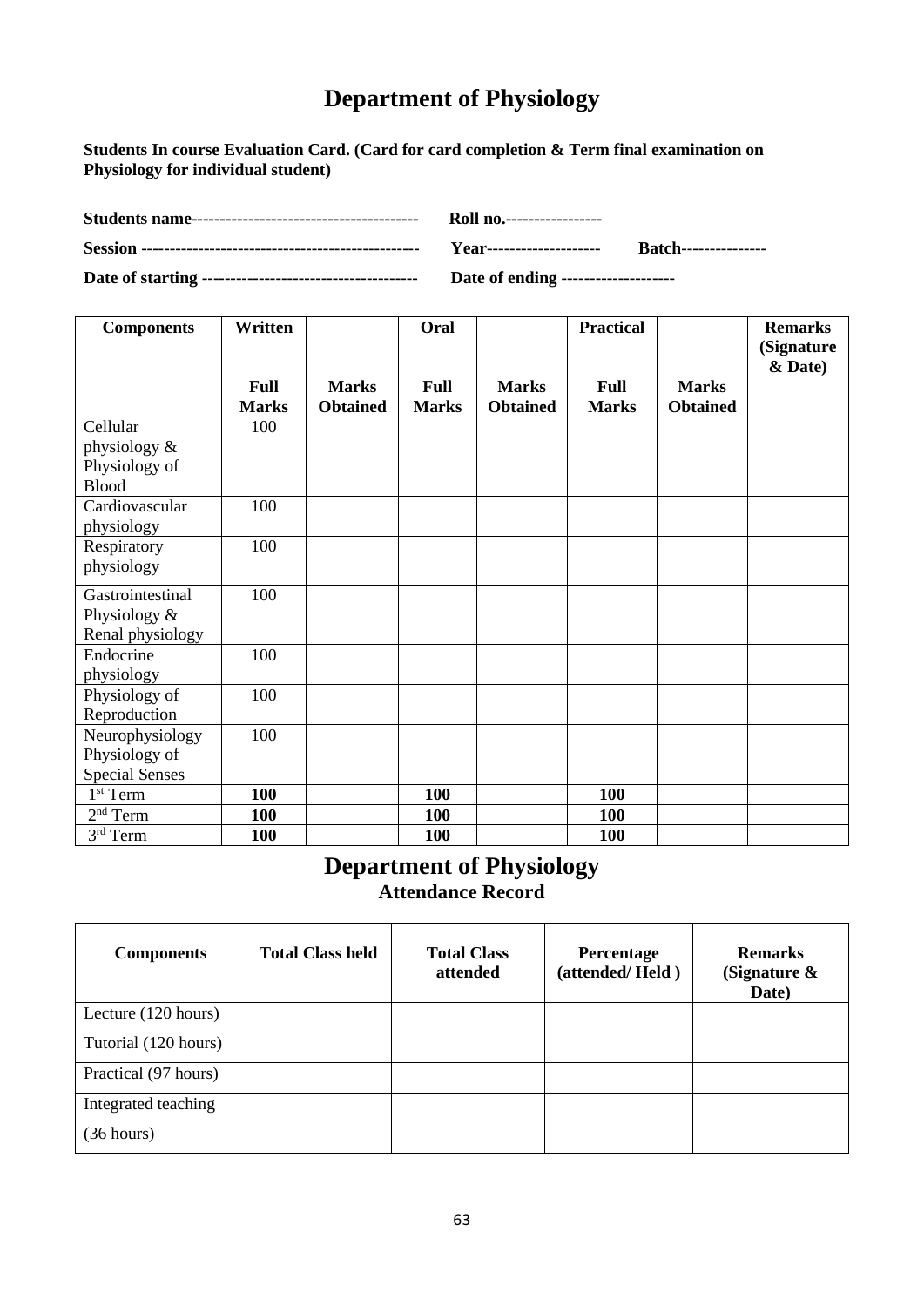# **Academic Calendar for Physiology**

|                                               |                                                             | $1st$ Term                                        |                                                                                    | $2nd$ Term                                                       |                                                                          | $3rd$ Term                                                                                                                                          |                                           |
|-----------------------------------------------|-------------------------------------------------------------|---------------------------------------------------|------------------------------------------------------------------------------------|------------------------------------------------------------------|--------------------------------------------------------------------------|-----------------------------------------------------------------------------------------------------------------------------------------------------|-------------------------------------------|
| <b>Teaching</b><br>/Learning<br><b>Method</b> | <b>Teaching</b><br>hours<br>including<br><b>Examination</b> | 20 Working<br>weeks                               | ${\bf E}$<br>$\mathbf{V}$<br>$\mathbf{A}$                                          | 20 Working weeks                                                 | ${\bf E}$<br>$\mathbf{V}$<br>$\mathbf{A}$                                | 18 Working weeks                                                                                                                                    | ${\bf E}$<br>$\mathbf{V}$<br>$\mathbf{A}$ |
| Lecture                                       | 120 Hours                                                   | GP-05 hours<br>Blood-15 hours<br>CVS-18 hours     | L<br>$\mathbf U$<br>$\mathbf{A}$                                                   | Resp. Physiology-<br>12 hours<br>GIT-10 hours<br>Renal-12 hours. | $\mathbf L$<br>$\mathbf U$<br>$\mathbf A$                                | Endocrine &<br>Reproduction-20 hours<br>Nervous system & Body<br>temp.-20 hours.<br>Special Senses-08 hours.                                        | L<br>$\mathbf{U}$<br>$\mathbf{A}$<br>T    |
| Tutorial                                      | 120 hours                                                   | GP-06 hours.<br>Blood -16 hours.<br>CVS-18 hours. | $\mathbf T$<br>$\mathbf I$<br>$\mathbf 0$<br>${\bf N}$                             | Respiration-14<br>hours.<br>GIT-08 hours.<br>Renal -10hours.     | T<br>$\mathbf I$<br>$\mathbf 0$<br>${\bf N}$                             | Endocrine &<br>reproduction-20 hours.<br>Nervous system & Body<br>temp. - 20 hours<br>Special Senses-08 hours.                                      | $\mathbf I$<br>$\mathbf 0$<br>${\bf N}$   |
| Practical                                     | 100 hours.                                                  | GP-02 hours.<br>Blood-36 hours.                   | $\overline{\mathbf{4}}$<br>W<br>${\bf E}$<br>${\bf E}$<br>$\mathbf K$<br>${\bf S}$ | Blood- $-12$<br>hours CVS---18<br>hours.<br>GIT-02 hours         | $\overline{\mathbf{4}}$<br>W<br>${\bf E}$<br>${\bf E}$<br>K<br>${\bf S}$ | Respiration-08 hours<br>$Renal - 02 hours$<br>Endocrine-02 hours<br>Neuro physiology -08<br>hours<br>Body temp-02 hours<br>Special Senses--08 hours | 7<br>W<br>E<br>$\bf{E}$<br>K<br>${\bf S}$ |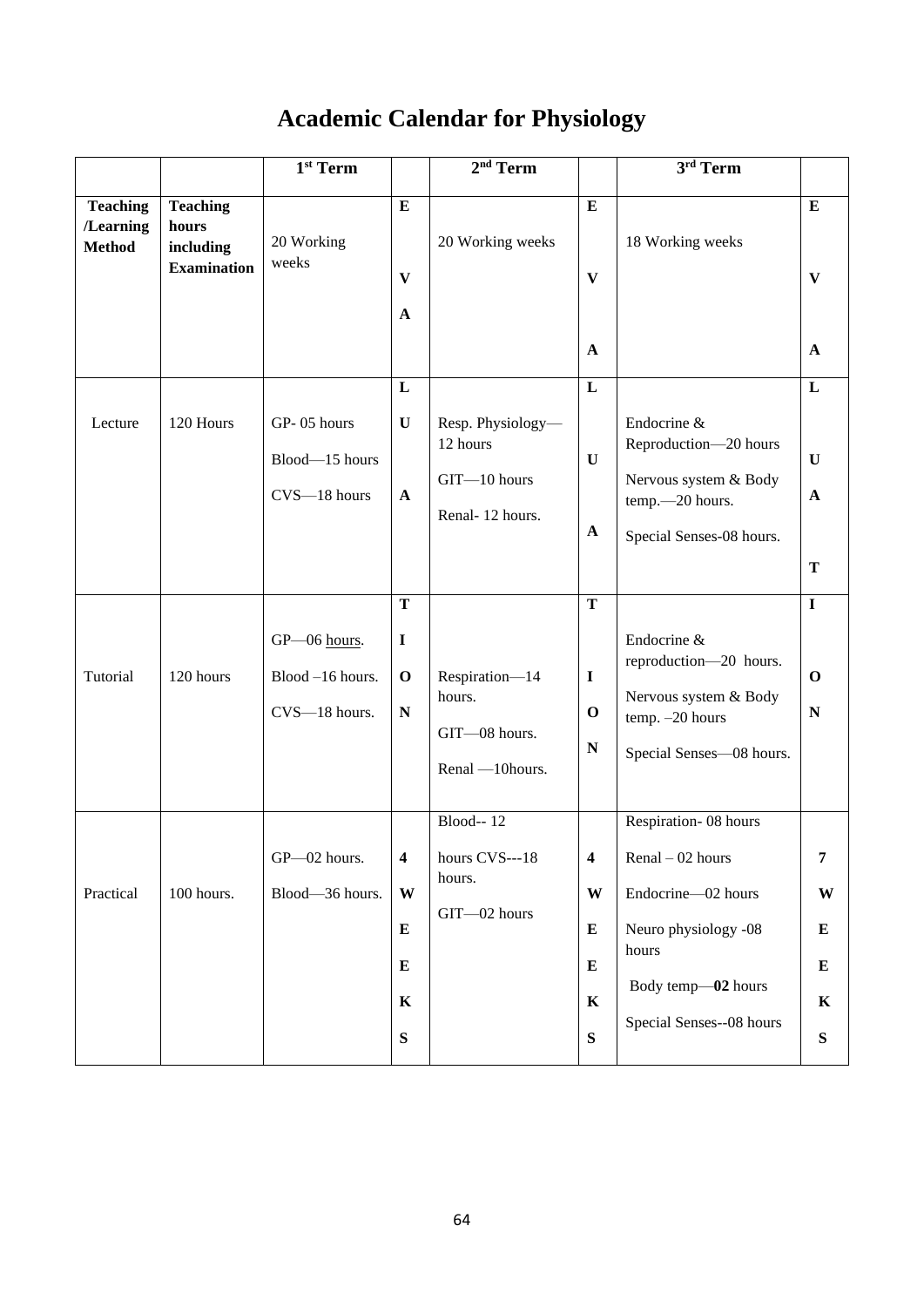| <b>Date of ending --------------------</b> |
|--------------------------------------------|

### **Card 1: (Cellular Physiology & Blood)**

| Sl.<br>No. | Name of item                                                                                                                                                                                                                                                                                                                                                                                   | <b>Full</b><br><b>Marks</b> | <b>Marks</b><br><b>Obtained</b> | <b>Remarks</b><br>(signature $\&$ |
|------------|------------------------------------------------------------------------------------------------------------------------------------------------------------------------------------------------------------------------------------------------------------------------------------------------------------------------------------------------------------------------------------------------|-----------------------------|---------------------------------|-----------------------------------|
|            |                                                                                                                                                                                                                                                                                                                                                                                                |                             |                                 | Date)                             |
| 1.         | Definition, goal & importance of physiology.<br>Homeostasis: definition, major functional systems, control<br>systems of the body                                                                                                                                                                                                                                                              | 10                          |                                 |                                   |
| 2.         | The cell: functions of cell membrane $&$ cell organelles.                                                                                                                                                                                                                                                                                                                                      | 10                          |                                 |                                   |
| 3.         | The cell membrane transport: active $\&$ passive transport,<br>exocytosis & endocytosis. Intercellular communications                                                                                                                                                                                                                                                                          | 10                          |                                 |                                   |
| 4.         | Membrane potential: definition and basic physics of membrane<br>potential. Resting membrane potential<br>Nerve Action potential & propagation of action potential.                                                                                                                                                                                                                             | 10                          |                                 |                                   |
| 5.         | Neuromuscular junction $\&$ transmission of impulse from nerve<br>ending to the muscle fibre.<br>Muscle contraction & relaxation.                                                                                                                                                                                                                                                              | 10                          |                                 |                                   |
| 6.         | Composition & functions of blood,<br>Plasma proteins: Origin, normal values, properties & functions.                                                                                                                                                                                                                                                                                           | 10                          |                                 |                                   |
| 7.         | RBC: normal count, morphology, functions, erythropoiesis, fate<br>of RBC.<br>Hemoglobin: synthesis, types, functions.<br>Red blood cell indices.<br>Anaemia: definition & classification<br>Polycythemia: definition & type.<br>Jaundice: definition & classification                                                                                                                          | 10                          |                                 |                                   |
| 8.         | classification with<br>WBC:<br>normal<br>morphology,<br>count,<br>development, properties & functions. leucocytosis, leucopenia.                                                                                                                                                                                                                                                               | 10                          |                                 |                                   |
| 9.         | Platelets: normal count, morphology, functions & development.<br>Hemostasis: definition & events<br>Coagulation: definition, blood clotting factors. Mechanism of<br>coagulation & fibrinolysis.<br>Anticoagulant: name, mode of action.<br>Bleeding disorder: thrombocytopenic purpura & hemophilia.<br>Tests for bleeding disorder: bleeding time, coagulation time and<br>prothrombin time. | 10                          |                                 |                                   |
| 10.        | Blood grouping: ABO & Rh system, hazards of blood<br>transfusion $& Rh$ incompatibility.                                                                                                                                                                                                                                                                                                       | 10                          |                                 |                                   |

#### Signature of batch teacher : Signature of head of department :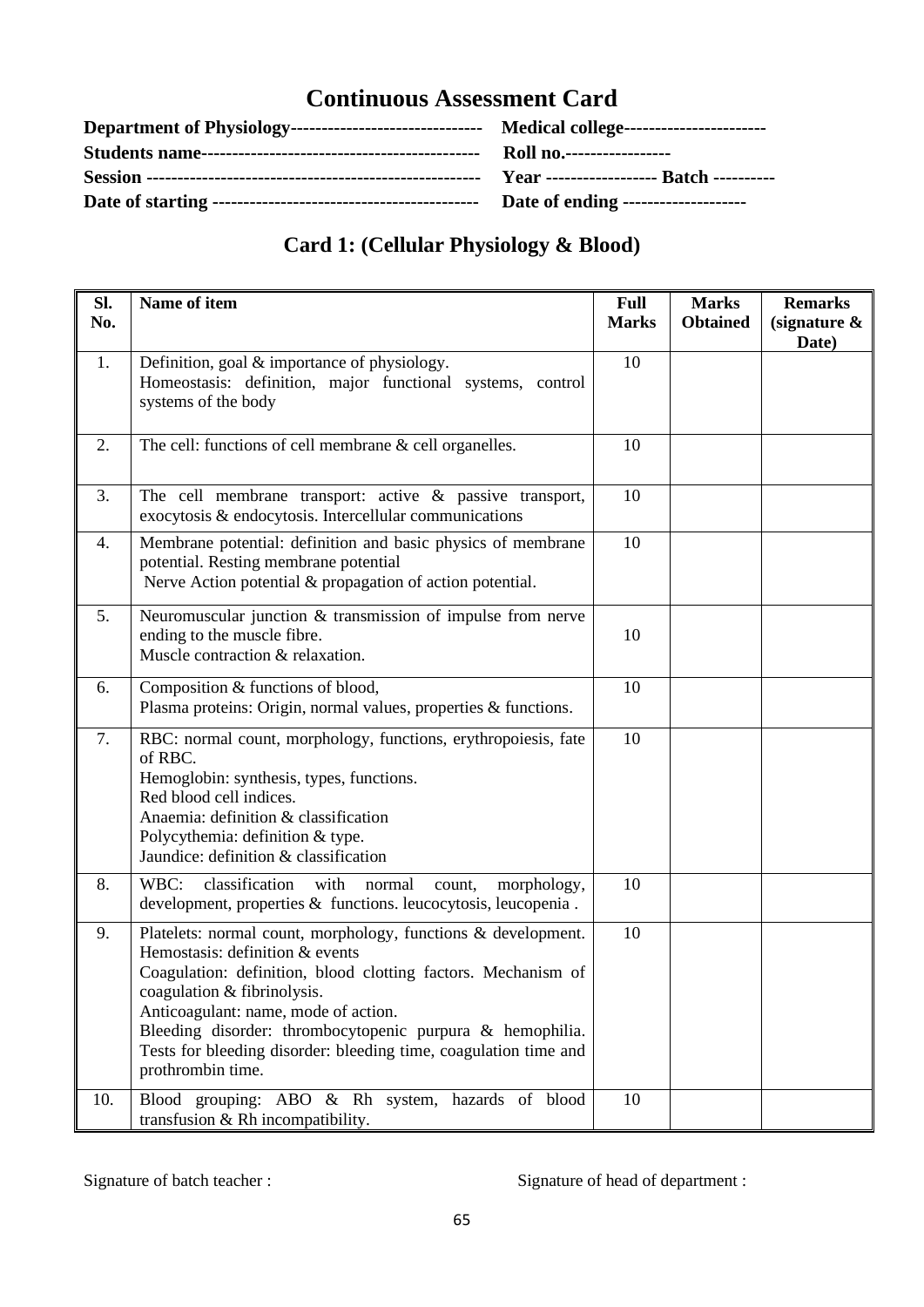| Medical college------------------------          |
|--------------------------------------------------|
| <b>Roll no.</b>                                  |
| <b>Year ------------------- Batch ----------</b> |
| Date of ending --------------------              |

| Sl.              | Name of item                                                                                                                                                                                                                                                        | <b>Full</b>  | <b>Marks</b>        | <b>Remarks</b>        |
|------------------|---------------------------------------------------------------------------------------------------------------------------------------------------------------------------------------------------------------------------------------------------------------------|--------------|---------------------|-----------------------|
| No.              |                                                                                                                                                                                                                                                                     | <b>Marks</b> | <b>Obtaine</b><br>d | (signature<br>& Date) |
| 1.               | Properties of cardiac muscle.<br>Junctional tissues of the heart.<br>Generation of cardiac impulse $\&$ its conduction in the<br>heart.                                                                                                                             | 10           |                     |                       |
| 2.               | Cardiac cycle: definition, events, pressure & volume<br>changes during different phases of cardiac cycle.<br>Heart sounds : type, characteristics and their significances<br>ECG : definition, principles and interpretations<br>Heart block: definition and types. | 10           |                     |                       |
| 3.               | Functional classification of blood vessels, interrelationship<br>among pressure, flow & resistance.<br>Local & humoral control of blood flow in the tissues.<br>Exchange of fluid through the capillary membrane.                                                   | 10           |                     |                       |
| $\overline{4}$ . | SV, EDV, EF, ESV: definition & factors affecting them.<br>Cardiac output : definition, measurement, regulation and<br>factors affecting cardiac output.<br>Venous return: definition & factors affecting.<br>Pulse: definition, characteristics                     | 10           |                     |                       |
| 5.               | Peripheral resistance: definition & factors affecting.<br>Blood pressure: definition, types, measurement &<br>regulation of arterial blood pressure.                                                                                                                | 10           |                     |                       |
| 6.               | Circulatory adjustment during muscular exercise<br>Heart rate: factors affecting & regulation<br>Cardiac arrhythmias : tachycardia, bradycardia.<br>Shock: definition, classification. Physiological basis of<br>compensatory mechanism of circulatory shock.       | 10           |                     |                       |

### **Card 2: (Cardiovascular Physiology)**

Signature of batch teacher :

Signature of head of department :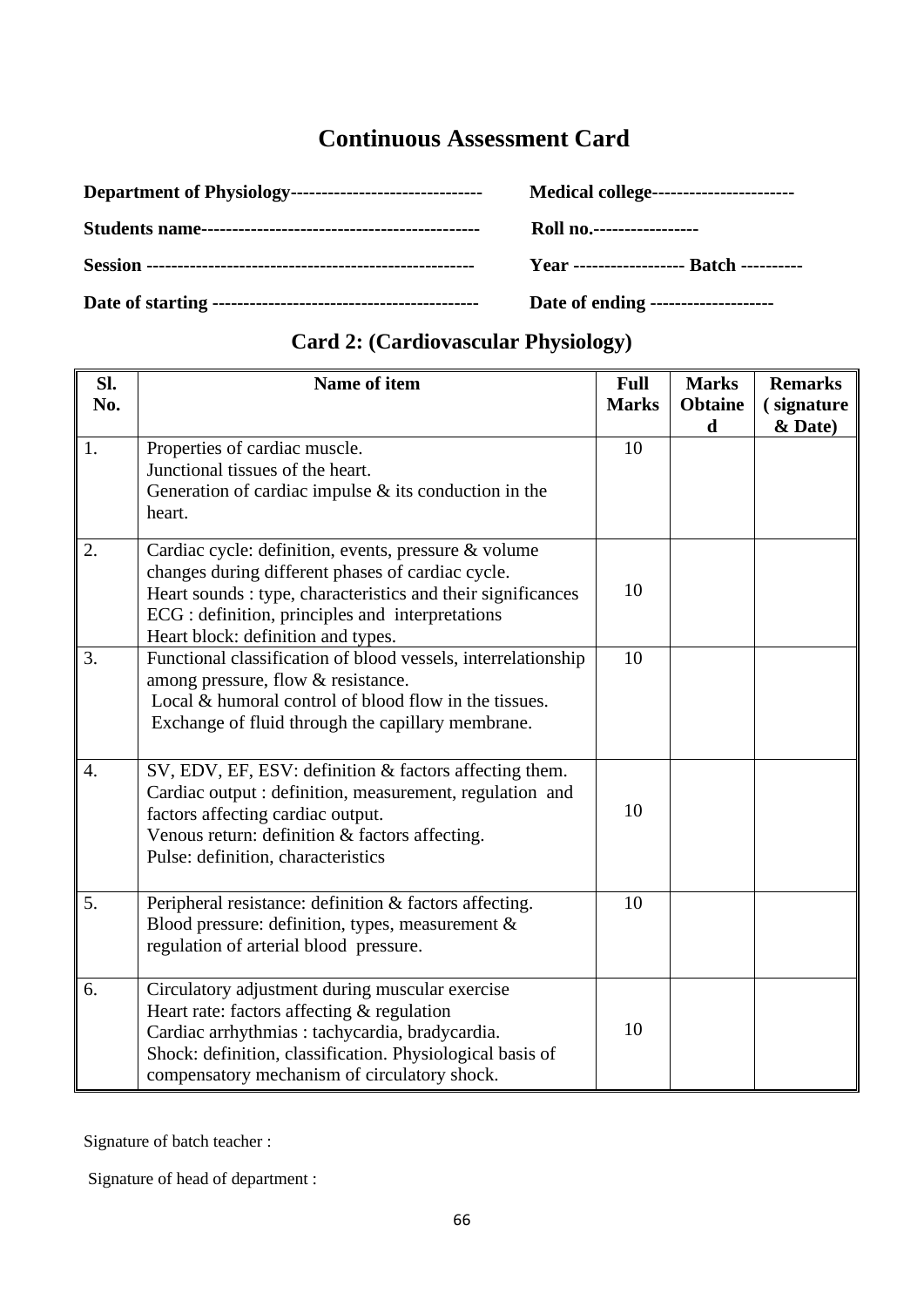| <b>Roll no.-----------------</b>     |
|--------------------------------------|
|                                      |
| Date of ending --------------------- |

| Sl.                | Name of item                                                                                                                                                                                                                                           | <b>Full</b>  | <b>Marks</b>    | <b>Remarks</b>                     |
|--------------------|--------------------------------------------------------------------------------------------------------------------------------------------------------------------------------------------------------------------------------------------------------|--------------|-----------------|------------------------------------|
| No.                |                                                                                                                                                                                                                                                        | <b>Marks</b> | <b>Obtained</b> | $\epsilon$ signature $\&$<br>Date) |
| 1.                 | Respiration: definition, mechanism.<br>Pulmonary & Alveolar ventilation.<br>Pulmonary volumes and<br>capacities(spirometry)<br>Dead space: physiological & anatomical<br>Lung function tests : name $&$ significance                                   | 10           |                 |                                    |
| 2.                 | Composition of atmospheric, alveolar,<br>inspired and expired air.<br>Respiratory unit and respiratory membrane.<br>Diffusion of Gases through the respiratory<br>membrane.<br>Peculiarities of pulmonary circulation<br>Ventilation -perfusion ratio. | 10           |                 |                                    |
| 3.                 | Transport of Oxygen & Carbon dioxide in<br>blood. Oxy-hemoglobin dissociation curve.<br>Bohr effect, Haldane effect & Chloride shift.                                                                                                                  | 10           |                 |                                    |
| $\boldsymbol{4}$ . | Respiratory centers: name, location $\&$<br>functions.<br>Nervous & chemical regulation of respiration.<br>Regulation of respiration during exercise.                                                                                                  | 10           |                 |                                    |
| 5.                 | Hypoxia: definition, types<br>Cyanosis: definition & types.<br>Definition of dyspnea, hypercapnea $\&$<br>periodic breathing.                                                                                                                          | 10           |                 |                                    |

## **Card 3: (Respiratory Physiology**)

Signature of batch teacher :

Signature of head of department :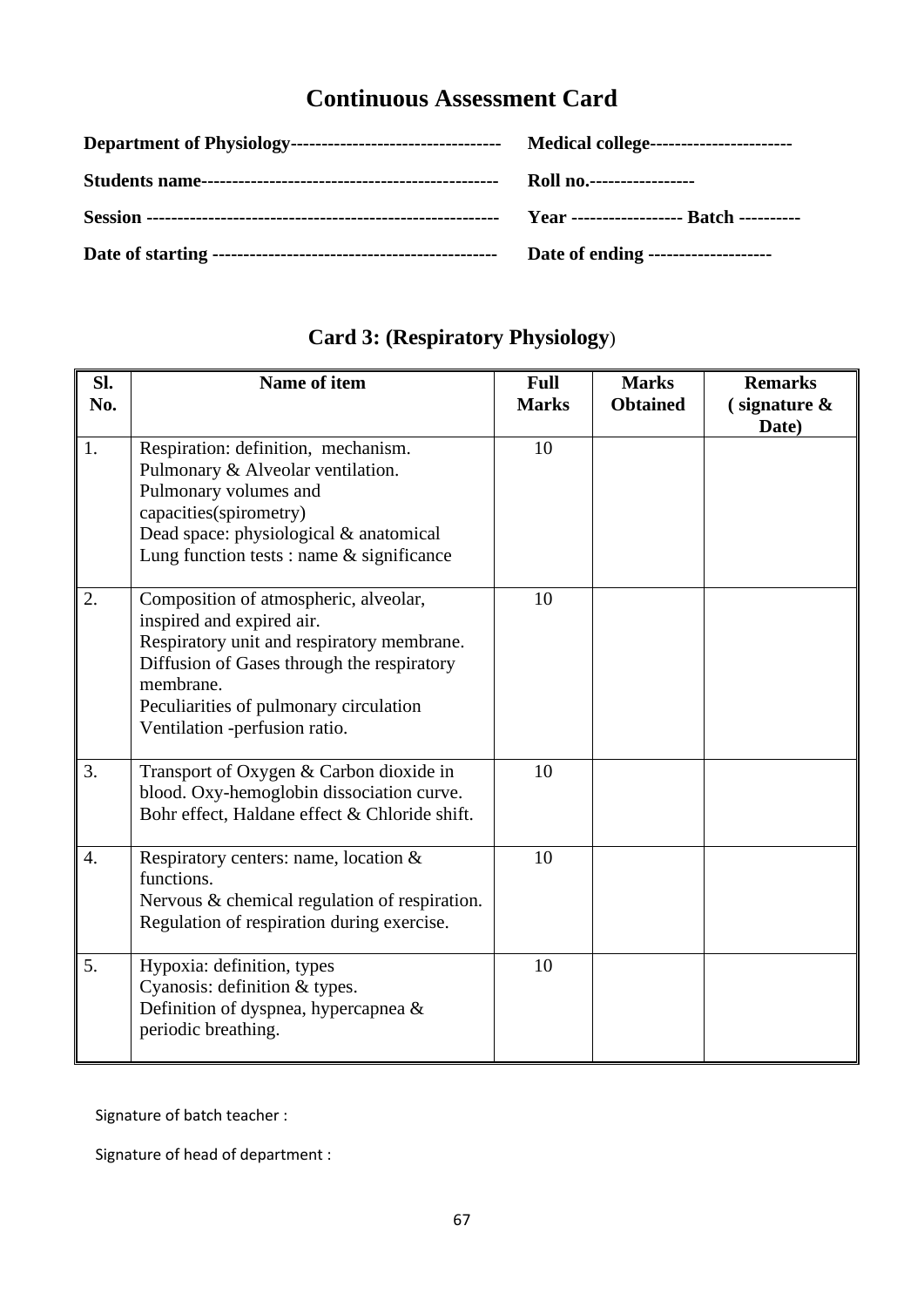| Year ------------------- Batch ---------- |
|-------------------------------------------|
| Date of ending --------------------       |

### **Card 4 : (Gastrointestinal Physiology & Renal physiology)**

| SI.<br>No. | <b>Name of item</b>                                         | <b>Full</b><br><b>Marks</b> | <b>Marks</b><br><b>Obtained</b> | <b>Remarks</b><br>(Signature<br>& Date) |
|------------|-------------------------------------------------------------|-----------------------------|---------------------------------|-----------------------------------------|
| 1.         | Physiological anatomy of gastrointestinal (GI) tract.       | 10                          |                                 |                                         |
|            | Enteric nervous system.                                     |                             |                                 |                                         |
|            | Local hormones of GIT: name, functions $\&$ regulation of   |                             |                                 |                                         |
|            | secretion                                                   |                             |                                 |                                         |
| 2.         | Movements of the GIT.                                       | 10                          |                                 |                                         |
|            | GI reflexes.                                                |                             |                                 |                                         |
|            | Functions of stomach, small intestine and large intestine   |                             |                                 |                                         |
| 3.         | Kidney: functions of kidneys.                               | 10                          |                                 |                                         |
|            | Nephron: Types, parts and structure.                        |                             |                                 |                                         |
|            | Renal circulation: peculiarities with functional            |                             |                                 |                                         |
|            | importance.                                                 |                             |                                 |                                         |
| 4.         | Urine formation                                             | 10                          |                                 |                                         |
|            | Glomerular filtration, measurement and determinants of      |                             |                                 |                                         |
|            | GFR, Autoregulation of renal blood flow and GFR.            |                             |                                 |                                         |
| 5.         | Reabsorption and secretion by the renal tubules             | 10                          |                                 |                                         |
|            | Definition of $T_m$ , Renal threshold, tubular load, plasma |                             |                                 |                                         |
|            | load, plasma clearance and diuresis                         |                             |                                 |                                         |
| 6.         | Mechanism of formation of concentrated & dilute urine.      | 10                          |                                 |                                         |
| 7.         | Micturition reflex                                          | 10                          |                                 |                                         |
|            | Abnormalities of micturition                                |                             |                                 |                                         |

Signature of batch teacher: Signature of head of department :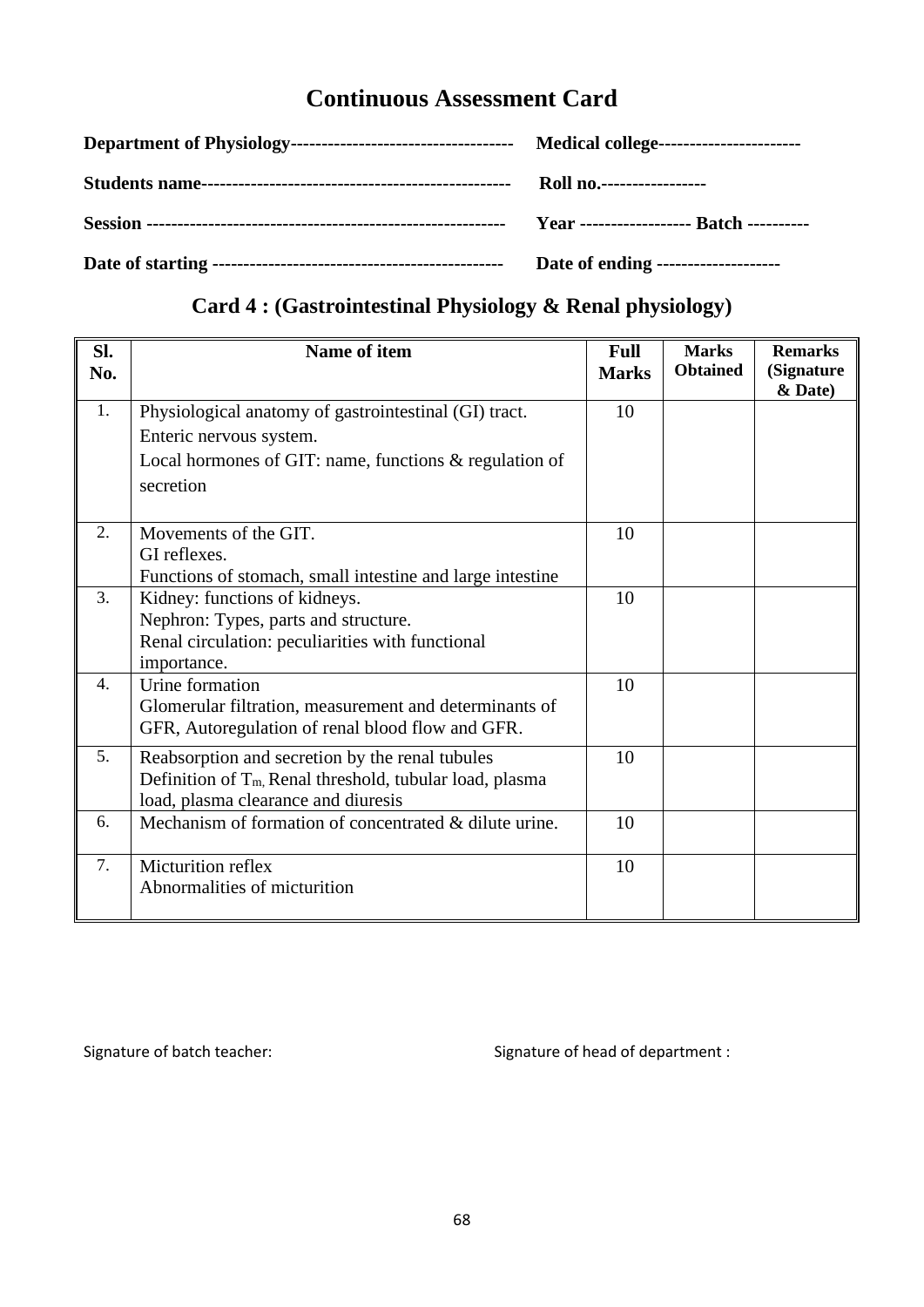| Medical college-----------------------           |
|--------------------------------------------------|
| Roll no                                          |
| <b>Year</b> ------------------- Batch ---------- |
| Date of ending --------------------              |

## **Card 5 : (Endocrine Physiology)**

| SI. | <b>Name of item</b>                                       | <b>Full</b>  | <b>Marks</b>    | <b>Remarks</b> |
|-----|-----------------------------------------------------------|--------------|-----------------|----------------|
| No. |                                                           | <b>Marks</b> | <b>Obtained</b> |                |
| 1.  | Endocrine glands: name                                    | 10           |                 |                |
|     | Hormones: definition, classification, mechanism of        |              |                 |                |
|     | action, regulation of secretion                           |              |                 |                |
| 2.  | Hypothalamic hormones.                                    | 10           |                 |                |
|     | Pituitary hormones (anterior & posterior): name,          |              |                 |                |
|     | functions and their control by the hypothalamus and       |              |                 |                |
|     | disorders (Dwarfism, gigantism, acromegaly $\&$           |              |                 |                |
|     | hypopituitarism and diabetes insipidus)                   |              |                 |                |
| 3.  | Thyroid hormones: biosynthesis, transport, functions,     | 10           |                 |                |
|     | regulation of secretion, disorders (Hypothyroidism        |              |                 |                |
|     | hyperthyroidism, Cretinism, Myxoedema and goitre). .      |              |                 |                |
| 4.  | Parathyroid hormone: functions, mechanism of action &     | 10           |                 |                |
|     | regulation of secretion.                                  |              |                 |                |
|     | Calcium homeostasis.                                      |              |                 |                |
| 5.  | Adrenocortical hormones: name, functions, mechanism       | 10           |                 |                |
|     | of action, regulation of secretion & disorders (Addison's |              |                 |                |
|     | disease, Cushing's Syndrome, Conn's disease).             |              |                 |                |
| 6.  | Hormones of Islets of Langerhan's of pancreas: functions, | 10           |                 |                |
|     | mechanism of action, regulation of secretion.             |              |                 |                |
|     | Pathophysiology of insulin deficiency.                    |              |                 |                |
|     |                                                           |              |                 |                |

Signature of batch teacher :

Signature of head of the department: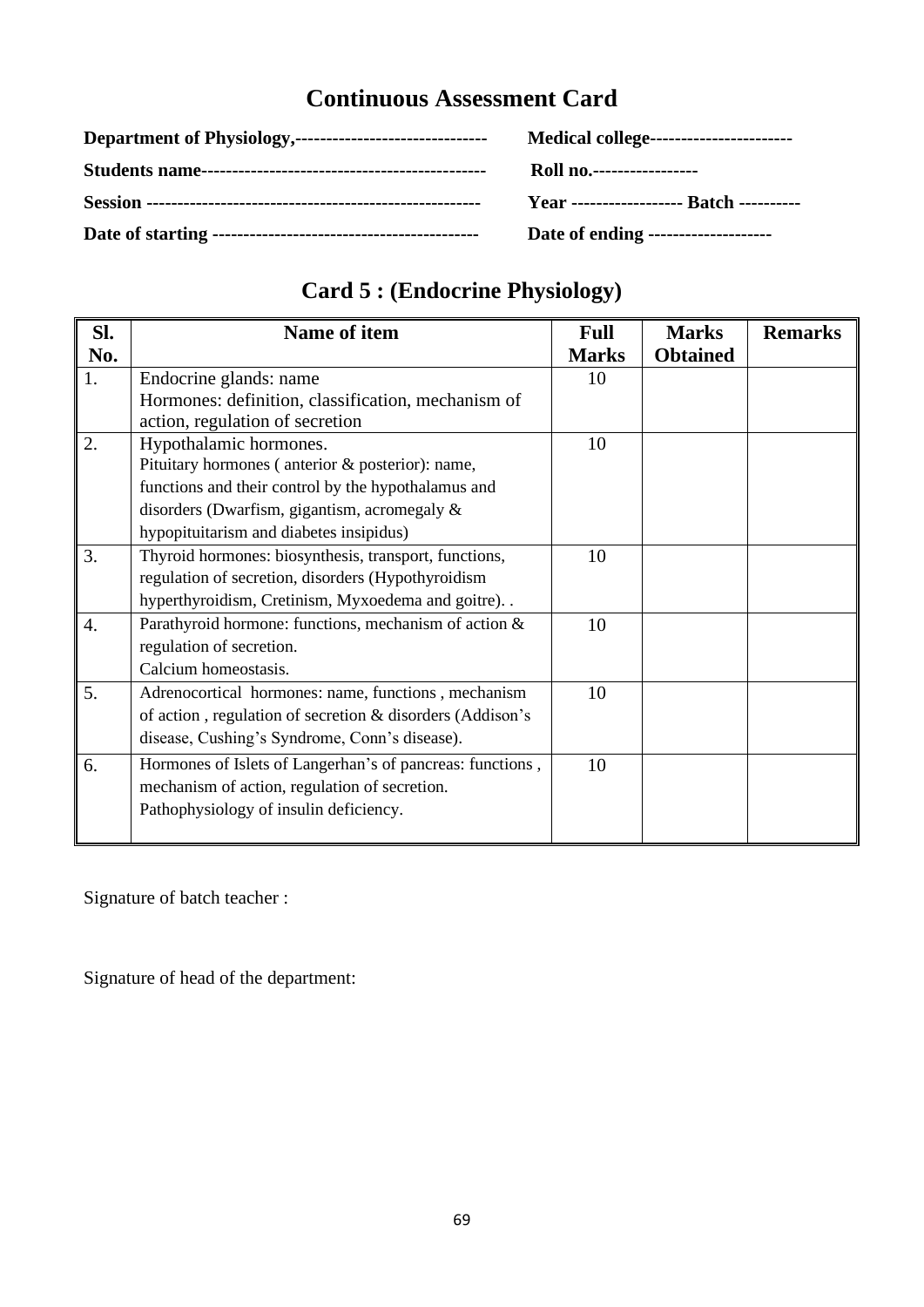|                                           | Medical college-----------------------           |
|-------------------------------------------|--------------------------------------------------|
|                                           | Roll no                                          |
| <b>Session</b> -------------------------- | <b>Year</b> ------------------- Batch ---------- |
| Date of starting -----------------        | Date of ending ---------------------             |

### **Card 6: (Physiology of Reproduction )**

| Sl. | Name of item                                    | <b>Full Marks</b> | <b>Marks</b>    | <b>Remarks</b> |
|-----|-------------------------------------------------|-------------------|-----------------|----------------|
| No. |                                                 |                   | <b>Obtained</b> |                |
|     |                                                 |                   |                 |                |
| 1.  | Introduction to reproductive physiology, sex    | 10                |                 |                |
|     | determination & sex differentiation. Puberty    |                   |                 |                |
|     | Functional anatomy of male reproductive         |                   |                 |                |
|     | system.                                         |                   |                 |                |
|     | Secondary sex characteristics of male           |                   |                 |                |
|     | Gonad : structure and functions of testes.      |                   |                 |                |
|     | Testosterone: functions,                        |                   |                 |                |
|     | Spermatogenesis: steps & hormonal control.      |                   |                 |                |
| 2.  | Functional anatomy of female reproductive       | 10                |                 |                |
|     | system. Secondary sex characteristics of female |                   |                 |                |
|     | Gonad : structure and functions of ovaries.     |                   |                 |                |
|     | Ovarian hormones                                |                   |                 |                |
|     | Oestrogen and progesterone: functions           |                   |                 |                |
|     | Ovulation: definition, mechanism & hormonal     |                   |                 |                |
|     | control. Indicators of ovulation                |                   |                 |                |
|     | Menstrual cycle: definition & hormonal control. |                   |                 |                |
|     | Ovarian and endometrial cycle with their        |                   |                 |                |
|     | hormonal regulation.                            |                   |                 |                |
|     | Definition of menstruation, menarche $\&$       |                   |                 |                |
|     | menopause.                                      |                   |                 |                |
|     |                                                 |                   |                 |                |
| 3.  | Placental hormones: name & functions.           | 10                |                 |                |
|     | Mammogenesis: hormonal influence for            |                   |                 |                |
|     | mammogenesis & lactation                        |                   |                 |                |
|     |                                                 |                   |                 |                |
|     |                                                 |                   |                 |                |
|     |                                                 |                   |                 |                |
|     |                                                 |                   |                 |                |
|     |                                                 |                   |                 |                |

Signature of batch teacher :

Signature of head of the department :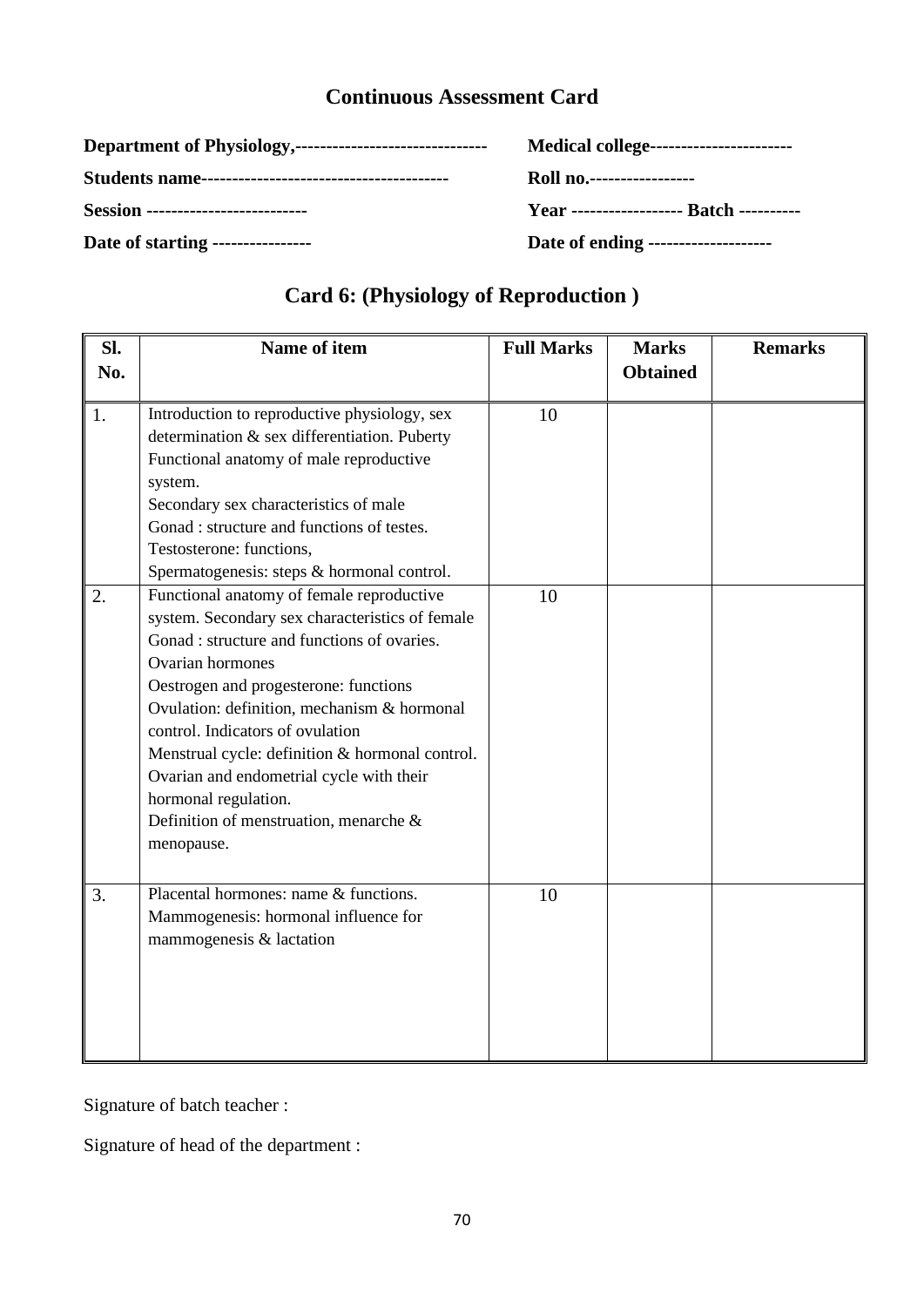| <b>Roll no.------------------</b>   |
|-------------------------------------|
|                                     |
| Date of ending -------------------- |

### **Card 7: (Neurophysiology & special senses)**

| SI.            | Name of item                                                                                                                                                   | Full<br><b>Marks</b> | <b>Marks</b><br><b>Obtained</b> | <b>Remarks</b><br>& |
|----------------|----------------------------------------------------------------------------------------------------------------------------------------------------------------|----------------------|---------------------------------|---------------------|
| N <sub>0</sub> |                                                                                                                                                                |                      |                                 | signature           |
| 1.             | Functional organization and functions of major levels of central nervous                                                                                       | 10                   |                                 |                     |
|                | system(CNS).                                                                                                                                                   |                      |                                 |                     |
|                | Neuron: definition, parts, types                                                                                                                               |                      |                                 |                     |
|                | Nerve fiber: classification, properties, effects of injury to the nerve fiber                                                                                  |                      |                                 |                     |
|                | Synapse: physiological anatomy, type, properties $\&$ synaptic transmission                                                                                    |                      |                                 |                     |
|                | Neurotransmitters: definition, types & functions                                                                                                               |                      |                                 |                     |
| 2.             | Sensory systems of the body:                                                                                                                                   | 10                   |                                 |                     |
|                | Sensory receptor: definition, classification, properties, receptor/generator potential.                                                                        |                      |                                 |                     |
|                | Cerebral cortex : Name and functions of the Brodmann's areas.<br>General/somatic senses: definition and classification.                                        |                      |                                 |                     |
|                |                                                                                                                                                                |                      |                                 |                     |
|                | Ascendingtracts/sensory pathways - name. (Tract of Gall & Burdach,<br>spinothelamic tract, spinocerebellar tract): origin, course, termination, functions, and |                      |                                 |                     |
|                | effect of lesions.                                                                                                                                             |                      |                                 |                     |
| 3.             | Reflex: définition, classification, properties. Reflex arc: définition, component                                                                              | 10                   |                                 |                     |
|                | stretch reflex, knee jerk, planter response and Withdrawal reflex- with reciprocal                                                                             |                      |                                 |                     |
|                | innervations & crossed extensor-pathway.                                                                                                                       |                      |                                 |                     |
|                | Muscle spindle, Golgi tendon organ: definition, physiological anatomy and                                                                                      |                      |                                 |                     |
|                | functions. Muscle tone : definition, function and maintenance.                                                                                                 |                      |                                 |                     |
| 4.             | Descending tracts/motor pathways- name                                                                                                                         | 10                   |                                 |                     |
|                | Pyramidal tract: origin, course, termination, function, effect of lesion.                                                                                      |                      |                                 |                     |
|                | Extrapyramidal tract: name, functions.                                                                                                                         |                      |                                 |                     |
|                | Upper motor neuron and lower motor neuron : definition, effect of lesion.                                                                                      |                      |                                 |                     |
|                | Spinal cord : effect of hemisection.                                                                                                                           |                      |                                 |                     |
| 5.             | Cerebellum: functional division, neuronal circuit, functions, error control                                                                                    | 10                   |                                 |                     |
|                | mechanism of motor activity & cerebellar disorder,                                                                                                             |                      |                                 |                     |
|                | <b>Basal ganglia:</b> functional components, functions & effects of lesions.                                                                                   |                      |                                 |                     |
|                | Thalamus, Reticular formation, Limbic system: functional components and                                                                                        |                      |                                 |                     |
|                | functions.                                                                                                                                                     |                      |                                 |                     |
| 6.             | Hypothalamus: name of the nucleus, functions                                                                                                                   | 10                   |                                 |                     |
|                | <b>Body Temperature</b>                                                                                                                                        |                      |                                 |                     |
|                | Normal body temperature, site of measurement, sources of heat gain, channels of heat                                                                           |                      |                                 |                     |
|                | loss, regulation of body temperature in hot and cold environment.                                                                                              |                      |                                 |                     |
| 7.             | Autonomic Nervous system: physiological anatomy of sympathetic and                                                                                             | 10                   |                                 |                     |
|                | parasympathetic system, functions.                                                                                                                             |                      |                                 |                     |
|                | Alarm or stress response                                                                                                                                       | 10                   |                                 |                     |
| 8.             | Vision: physiological anatomy of eye,                                                                                                                          |                      |                                 |                     |
|                | image formation in the eyes, visual receptors, visual pathway, common refractive                                                                               |                      |                                 |                     |
|                | errors, accommodation reaction, light reflex, dark and light adaptation. Field of<br>vision, color vision, visual acuity                                       |                      |                                 |                     |
| 9.             | Hearing: auditory apparatus, receptor,                                                                                                                         | 10                   |                                 |                     |
|                | Mechanism of hearing, mechanism of sound transmission and auditory pathway.                                                                                    |                      |                                 |                     |
|                |                                                                                                                                                                |                      |                                 |                     |
|                |                                                                                                                                                                | 10                   |                                 |                     |
|                |                                                                                                                                                                |                      |                                 |                     |
| 10.            | Smell: receptor and pathway.<br>Taste: receptors, modalities of taste sensation and pathway.                                                                   |                      |                                 |                     |

Signature of batch teacher : Signature of head of the department :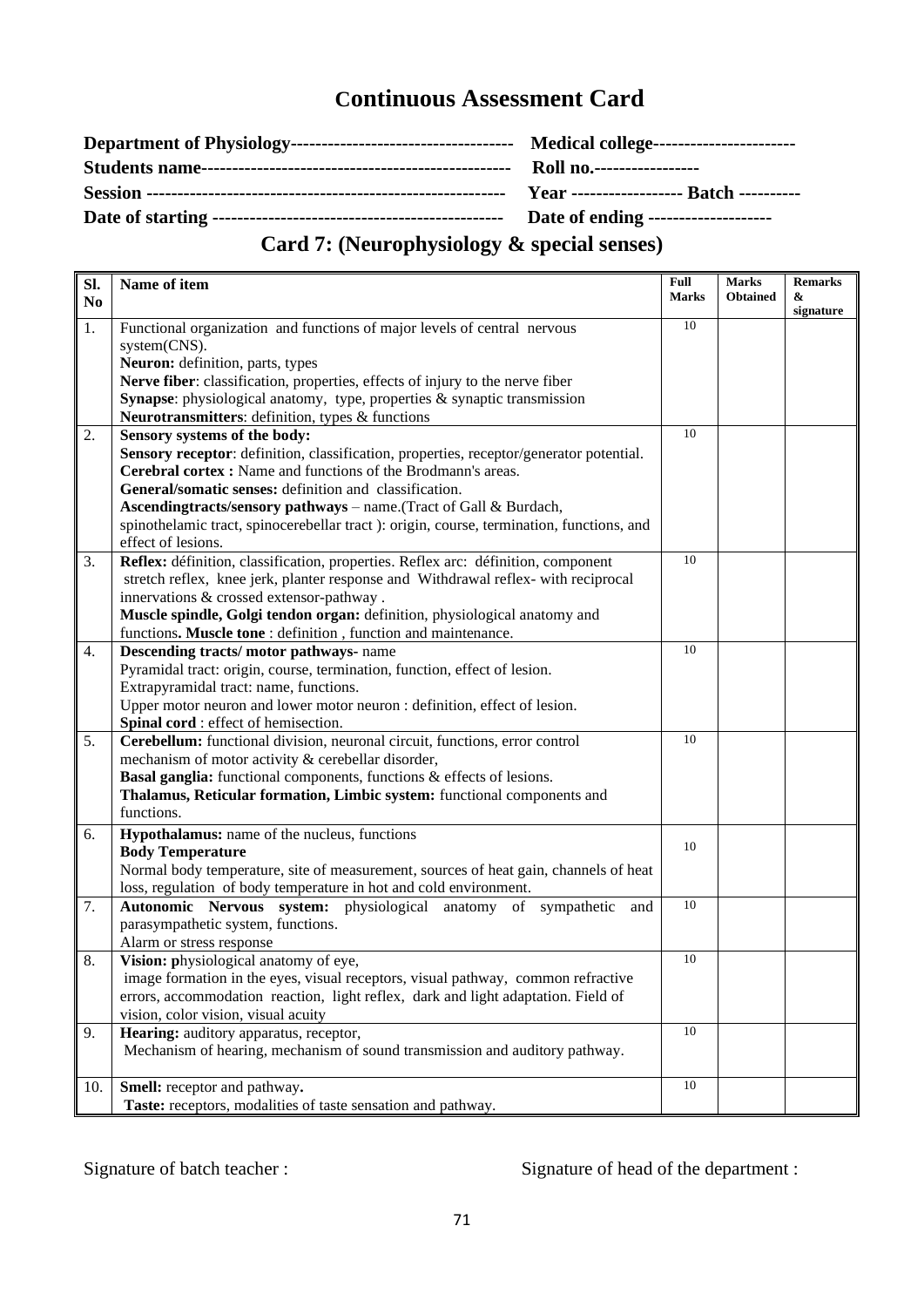| Date of ending -------------------- |
|-------------------------------------|

### **Card 8: Physiology Practical**

### **( I hear and I forget, I see and I remember, I do and I understand )**

| $\overline{SL}$<br>NO | Name of experiment                                                                                                      | Full<br><b>Marks</b> | <b>Marks</b><br>obtained |
|-----------------------|-------------------------------------------------------------------------------------------------------------------------|----------------------|--------------------------|
| $\mathbf{1}$          | Laboratory equipment. blood sample, collection (venous & capillary ) of blood.                                          | 10                   |                          |
| $\mathbf{2}$          | Preparation & staining of blood film & differential count of WBC with interpretation and<br>analysis of result          | 10                   |                          |
| $\overline{3}$        | Determination of total count of WBC with interpretation and analysis of result                                          | 10                   |                          |
| $\overline{4}$        | Determination of total count of RBC with interpretation and analysis of result                                          | 10                   |                          |
| 5                     | Estimation of haemoglobin with interpretation and analysis of result                                                    | 10                   |                          |
| 6                     | Determination of packed cell volume (PCV), Calculation of MCV, MCH & MCHC with<br>interpretation and analysis of result | 10                   |                          |
| $\boldsymbol{7}$      | Estimation of ESR by Westergren method with interpretation and analysis of result                                       | 10                   |                          |
| $\overline{8}$        | Determination of bleeding time, clotting time with interpretation and analysis of result                                | 10                   |                          |
| 9                     | Study of morphology and osmotic behavior of RBC with interpretation and analysis of<br>result                           | 10                   |                          |
| 10                    | Determination of ABO & Rh blood groups with interpretation and analysis of result                                       | 10                   |                          |
| 11                    | Auscultation of $1st$ & $2nd$ heart sounds                                                                              | 10                   |                          |